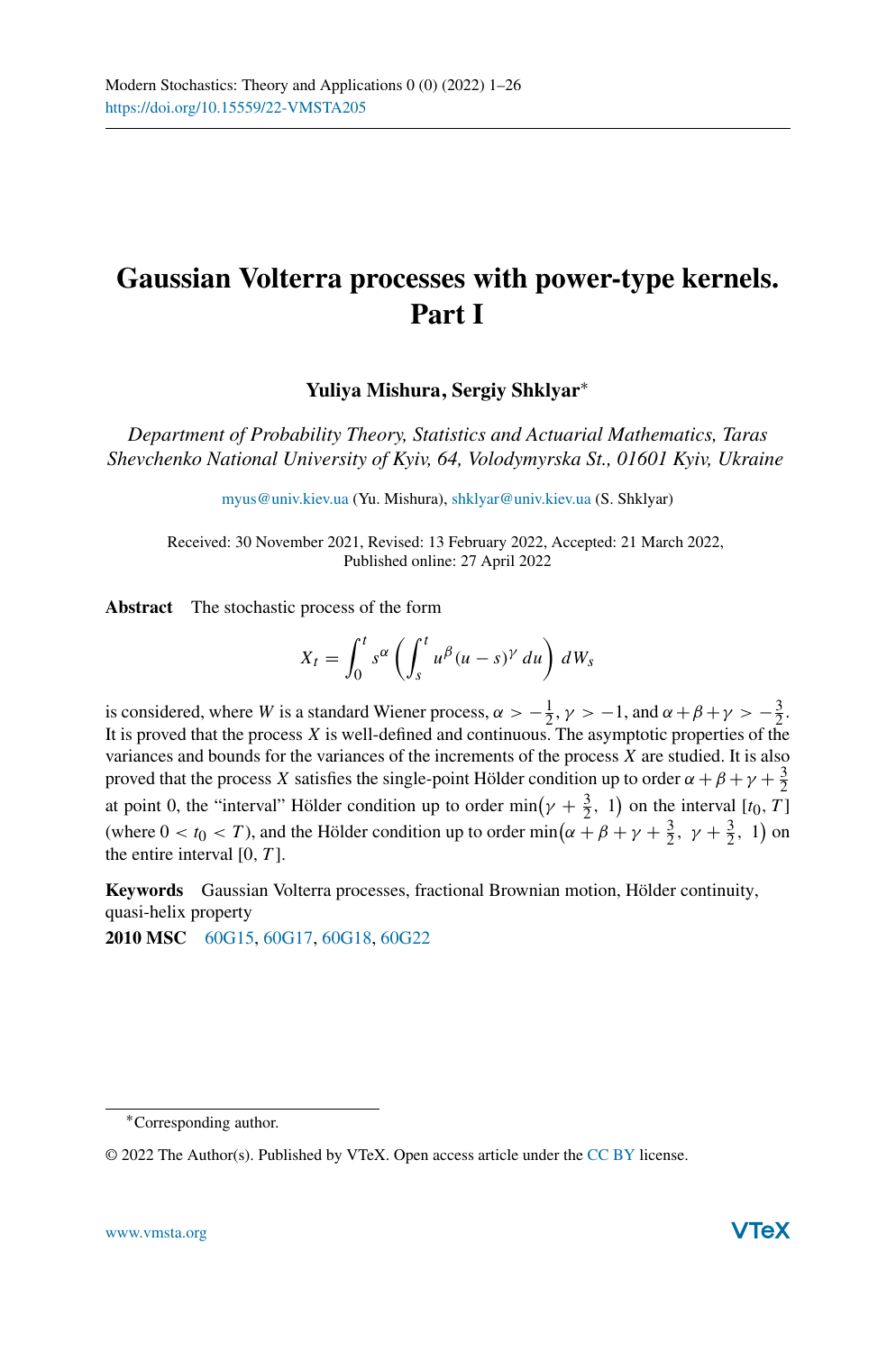# **1 Introduction**

Consider the stochastic process of the form

<span id="page-1-0"></span>
$$
X_t = C(\alpha, \beta, \gamma) \int_0^t s^\alpha \int_s^t u^\beta (u - s)^\gamma du dW_s, \qquad (1)
$$

where *W* is a Wiener process,  $C(\alpha, \beta, \gamma)$  is a constant.

Our assumptions on the values of powers ensuring the existence and smoothness of *X* are

<span id="page-1-1"></span>
$$
\alpha > -\frac{1}{2}
$$
,  $\gamma > -1$ , and  $\alpha + \beta + \gamma > -\frac{3}{2}$ . (2)

The process *X* from [\(1\)](#page-1-0) is a representative of the processes of the form

<span id="page-1-2"></span>
$$
X_t = \int_0^t a(s) \int_s^t b(u) c(u-s) du dW_s,
$$
 (3)

which are studied in [\[4\]](#page-25-0). Here  $a(s)$ ,  $b(s)$  and  $c(s)$  are measurable functions [0, T]  $\rightarrow$ [−∞*,*∞]. Initially, in this paper we intended to apply the results of [\[4](#page-25-0)] to power functions. However, the results in [\[4](#page-25-0)] are directly applicable only if, in addition to [\(2\)](#page-1-1),  $\alpha^{-} + \beta^{-} + \gamma^{-} < \frac{3}{2}$ . (Here we use notation  $x^{-} = \max(-x, 0)$  and  $x^{+} = \max(x, 0)$ . The condition above can be rewritten as  $(0 \wedge \alpha) + (0 \wedge \beta) + (0 \wedge \gamma) > -\frac{3}{2}$ .) It turned out that for the power kernel we can formulate more specific and weaker conditions of smoothness and other properties of *X* that are finer than in the general case.

Note that process [\(3\)](#page-1-2) belongs to the class of processes with Volterra kernels, i.e., the processes of the form

$$
X_t = \int_0^t K(t,s) dW_s.
$$

Such processes are discussed in [\[1,](#page-25-1) [2](#page-25-2)]. They are the particular case of the processes with Fredholm kernels, which are studied in [\[1](#page-25-1), [8](#page-25-3)].

As it is well known, a fractional Brownian motion  $B^H$  with Hurst index  $H \in (\frac{1}{2}, 1)$ admits the Molchan representation (see [\[5](#page-25-4), Theorem 1.8.3] or [\[7](#page-25-5), Theorem 5.2]):

$$
B_t^H = \left(H - \frac{1}{2}\right)c_H \int_0^t s^{\frac{1}{2}-H} \int_s^t u^{H-\frac{1}{2}} (u-s)^{H-\frac{3}{2}} du \, dW_s,
$$

where

$$
c_H = \left(\frac{2H\,\Gamma(1.5-H)}{\Gamma(H+0.5)\,\Gamma(2-2H)}\right)^{1/2}.
$$

Thus, a fractional Brownian motion is an example of the process of the form [\(1\)](#page-1-0).

Concerning the related results in this direction, Azmoodeh et al. provide [\[2](#page-25-2)] necessary and sufficient conditions for the Hölder continuity of Gaussian processes and, as an application, for Fredholm processes. They also provide necessary and sufficient conditions as well as sufficient-only conditions for Volterra processes and for selfsimilar Gaussian processes. However, the sufficient-only conditions for self-similar Gaussian process, which are stated in [\[2,](#page-25-2) Proposition 3], are not satisfied for the pro-cess [\(1\)](#page-1-0), at least, for some values of parameters  $\alpha$ ,  $\beta$  and  $\gamma$  that satisfy [\(2\)](#page-1-1). The Fredholm representations of Gaussian processes were also considered in [\[8\]](#page-25-3).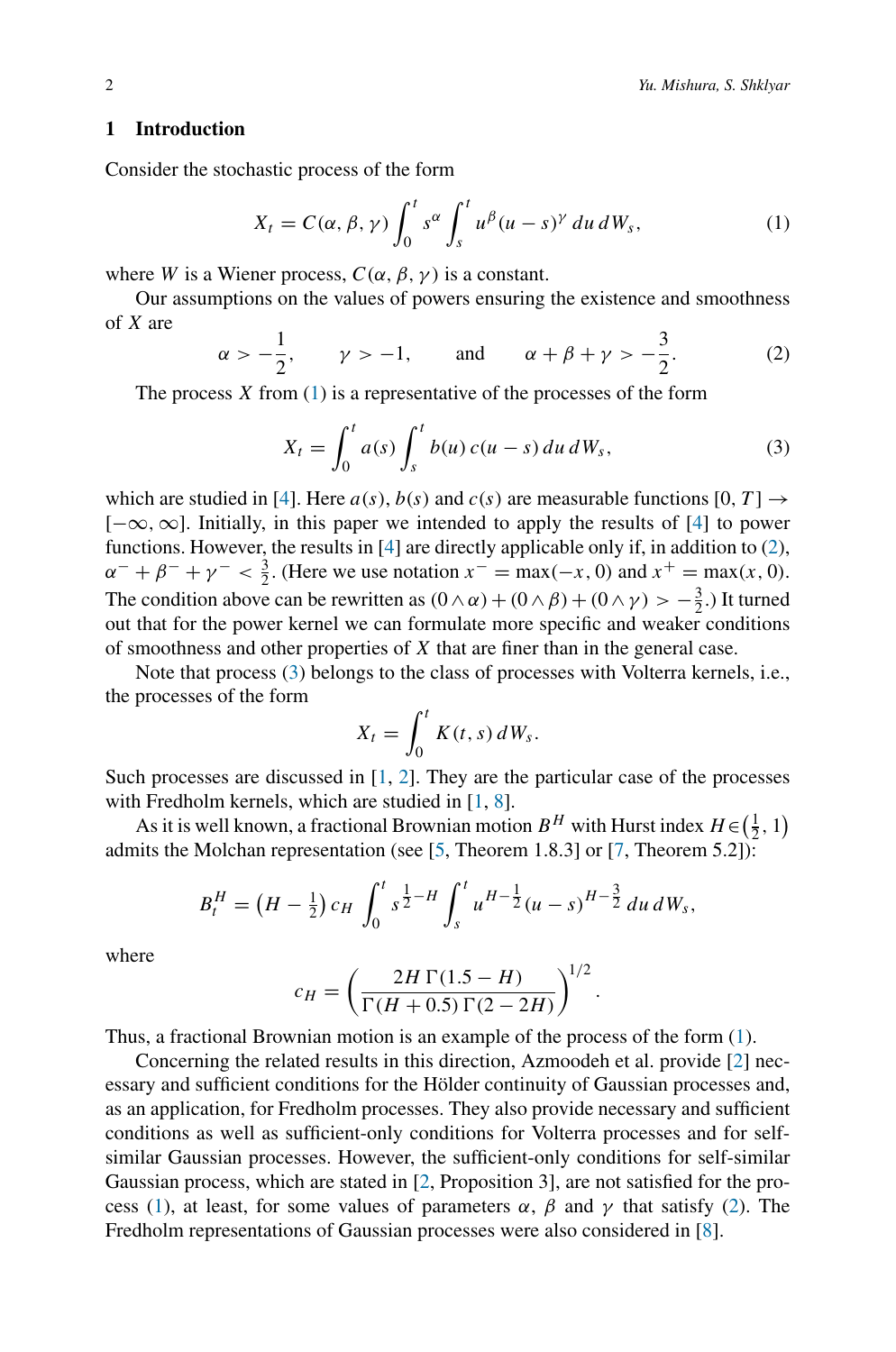| The process                                      | The self-    |                                                                   | The exponent in asymptotics                        | Hölder condition, up to                                                |
|--------------------------------------------------|--------------|-------------------------------------------------------------------|----------------------------------------------------|------------------------------------------------------------------------|
|                                                  | similarity   | of $E X_1 X_t$                                                    | of $E X_1(X_{t+1} - X_t)$                          | order                                                                  |
|                                                  | exponent     | $\lambda_1$                                                       | $\lambda_2$                                        |                                                                        |
| Standard fBm,<br>$R^H$                           | H            |                                                                   | $0 \vee (2H - 1)$ $2H - 2$ if $H \neq \frac{1}{2}$ | H                                                                      |
| Sub-fractional                                   | H            | $2H-1$                                                            | $2H-2$ if $H \neq \frac{1}{2}$                     | H                                                                      |
| Brownian motion<br>$(B_t^H - B_{-t}^H)/\sqrt{2}$ |              |                                                                   |                                                    |                                                                        |
| <b>Bifractional</b>                              | HК           | $max(2HK-1,$                                                      | $2HK - 2H - 1$                                     | H K                                                                    |
| Brownian motion                                  |              | $2H(K-1)$                                                         | $\alpha$                                           | if $H\in (0, 1)$                                                       |
| $R^{H,K}$                                        |              |                                                                   | $2HK-2$                                            | and $K \in (0, 1]$                                                     |
| Mixed fBm                                        | not          | $0 \vee (2H_2 - 1)$ $2H_2 - 2$                                    |                                                    | $H_1$                                                                  |
| $B_t^{H_1} + B_t^{H_2}$ ,                        | self-similar |                                                                   |                                                    |                                                                        |
| $H_1 < H_2$                                      |              |                                                                   |                                                    |                                                                        |
| Process $X$                                      |              | $\alpha+\beta+\gamma+\frac{3}{2}$ $\beta+\gamma+1$ $\beta+\gamma$ |                                                    | $\min(1, \gamma + \frac{3}{2}, \alpha + \beta + \gamma + \frac{3}{2})$ |
| defined in $(1)$                                 |              | if $\beta + \gamma \neq -1$                                       |                                                    | on $[0, T]$ ;                                                          |
|                                                  |              |                                                                   |                                                    | $(\gamma + \frac{3}{2}) \wedge 1$ on $[t_0, T]$ .                      |

<span id="page-2-0"></span>**Table 1.** Self-similarity exponents, "waning memory" exponents and maximum order for the Hölder condition for some well-known Gaussian processes

For bifractional Brownian motion, the asymptotics is

$$
\mathsf{E}\,B_1^{H,K}(B_{t+1}^{H,K}-B_t^{H,K})\sim \frac{HK}{2^{K-1}}\left((K-1)t^{2KH-2H-1}+(2HK-1)t^{2HK-2}\right)\quad\text{as }t\to\infty,
$$

which gives the value of  $\lambda_2$ .

Even though we consider the process *X* on the interval [0*, T* ], it can be defined by [\(1\)](#page-1-0) on the infinite interval [0,  $\infty$ ). Compare *X* with other Gaussian process such as (1) on the infinite interval  $[0, \infty)$ . Compare *X* with other Gaussian process such as fractional Brownian motion  $B^H$ , sub-fractional Brownian motion  $\left\{ \frac{B^H - B^H_{-t}}{\sqrt{2}}, \frac{B^H_{-t}}{\sqrt{2}} \right\}$  $t > 0$ , bifractional Brownian motion  $B^{H,K}$ , and mixed fractional Brownian motion  $B^{H_1} + B^{H_2}$ ,  $0 < H_1 < H_2 < 1$  (the processes of this kind are studied in [\[6](#page-25-6)]). Here  $B^H$  is a fractional Brownian motion on  $\mathbb{R}$ ,  $B^{H_1}$  and  $B^{H_2}$  are two independent fractional Brownian motions with different Hurst indices. All these processes except  $B^{H_1} + B^{H_2}$  are self-similar. We compare the self-similarity exponents, orders of the Hölder continuity on a finite interval, and exponents  $\lambda_1$  and  $\lambda_2$  in the asymptotics  $E X_1 X_t \n\asymp t^{\lambda_1}$  and  $E X_1 (X_{t+1} - X_t) \n\asymp t^{\lambda_2}$  as  $t \to +\infty$ . The results are shown in Table [1.](#page-2-0) The process *X* defined in [\(1\)](#page-1-0) is a fractional Brownian motion for  $\alpha = \frac{1}{2} - \alpha$ ,  $\beta = H - \frac{1}{2}$ ,  $\gamma = H - \frac{3}{2}$  and  $C(\alpha, \beta, \gamma) = (H - \frac{1}{2})c_H$ ,  $H \in (\frac{1}{2}, 1)$ . Otherwise, the process  $\bar{X}$  does not coincide with other processes mentioned in Table [1.](#page-2-0)

In the present paper we are going to prove that the process *X* has a modification that satisfies the Hölder condition, and to find the upper bound for its order. To that end, we study the asymptotics of the variances of increments of the process *X*, construct bounds for them, and obtain the so-called generalized quasi-helix property.

For the technical simplicity, in what follows we put  $C(\alpha, \beta, \gamma) = 1$  and consider a process of the form

<span id="page-2-1"></span>
$$
X_t = \int_0^t s^\alpha \int_s^t u^\beta (u-s)^\gamma du dW_s. \tag{4}
$$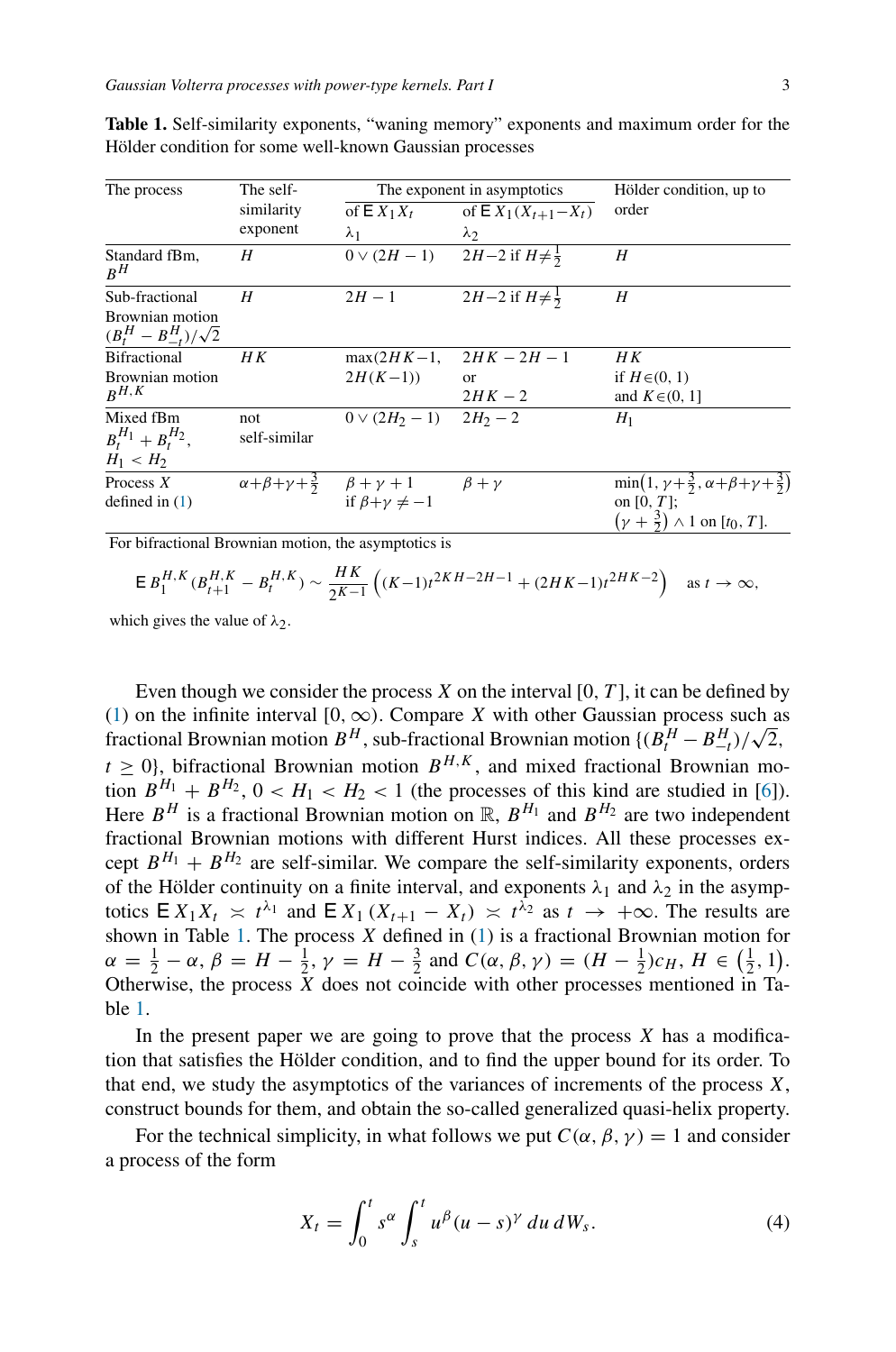Here is a small remark on the notation. We adopt common definitions of asymptotic equivalence and negligibility. Notation  $f(t) \sim g(t)$  means that  $f(t) = c_1(t)g(t)$ for some function  $c_1(t) \to 1$ , while  $f(t) = o(g(t))$  means that  $f(t) = c_0(t)g(t)$  for some function  $c_0(t) \rightarrow 0$ .

The paper is organized as follows. In Section [2](#page-3-0) we prove that, under conditions  $(2)$ , the process  $(1)$  is well-defined and self-similar. In Section [3](#page-5-0) we study asymptotic properties of variances and covariances of the increments of the process *X*. In Section [4](#page-9-0) we find the set of parameters for which the process *X* has stationary increments. Quasi-helix properties of the process *X* are studied in Section [5;](#page-11-0) the continuity and the Hölder condition are proved in Section [6.](#page-17-0) Auxiliary results are obtained in Appendix (Section [A\)](#page-19-0).

# <span id="page-3-0"></span>**2 Existence and self-similarity of Gaussian Volterra processes with power-type kernels**

## *2.1 Well-posedness of the process X*

For the process defined in [\(4\)](#page-2-1), the Volterra kernel equals

$$
K(t,s) = s^{\alpha} \int_s^t u^{\beta} (u-s)^{\gamma} du.
$$

Therefore,

$$
K(kt, ks) = k^{\alpha} s^{\alpha} \int_{ks}^{kt} u^{\beta} (u - ks)^{\gamma} du
$$
  
=  $k^{\alpha + \beta + \gamma + 1} s^{\alpha} \int_{s}^{t} v^{\beta} (v - s)^{\gamma} dv = k^{\alpha + \beta + \gamma + 1} K(t, s).$  (5)

Thus, the function *K*(*t*, *s*) is homogeneous of degree  $\alpha + \beta + \gamma + 1$ .

**Theorem 1.** *Let*  $T > 0$ *. Consider the process X defined by* [\(4\)](#page-2-1) *with exponents*  $\alpha$ *,*  $\beta$ *and γ satisfying* [\(2\)](#page-1-1)*. Then*

<span id="page-3-2"></span><span id="page-3-1"></span>
$$
\sup_{t\in(0,T]}\int_0^t K(t,s)^2\,ds\,<\infty.\tag{6}
$$

*So, the process*  $\{X_t, t \in [0, T]\}$  *is well-defined and has bounded variance.* 

**Proof.** For any fixed  $t > 0$ , function  $K(t, s)$  is continuous in *s* on  $(0, t]$ . Let us apply Lemma [4](#page-19-1) and consider three cases.

Case 1. If  $\beta + \gamma < -1$ , then due to Lemma [4](#page-19-1)

$$
\int_s^t u^\beta (u-s)^\gamma du \sim Cs^{\beta+\gamma+1} \quad \text{as } s \to 0+,
$$

whence

$$
K(t,s) \sim Cs^{\alpha+\beta+\gamma+1}
$$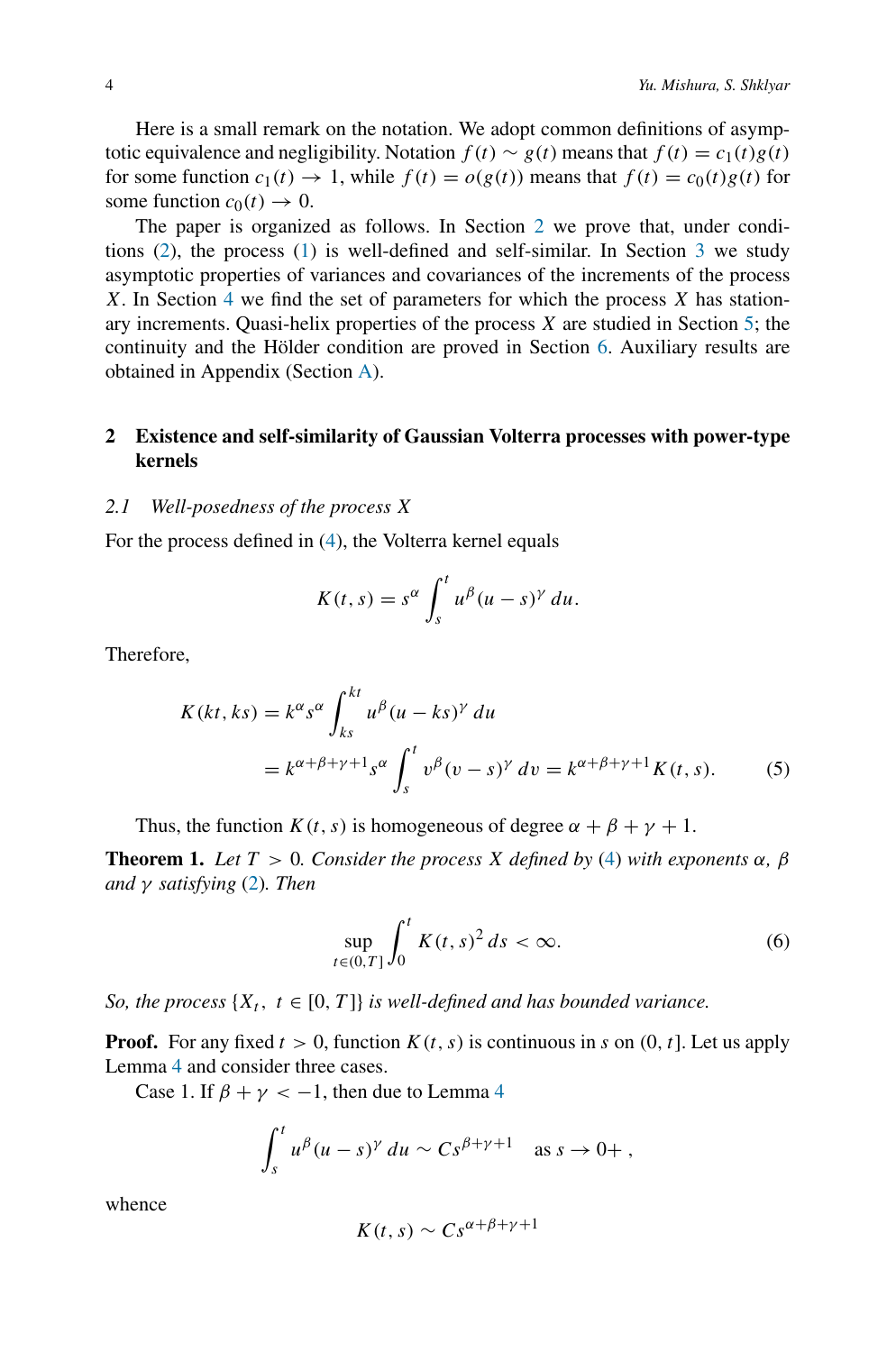as  $s \to 0^+$ , where  $C > 0$  is a constant. Relations [\(2\)](#page-1-1) imply that  $\alpha + \beta + \gamma + 1 > -\frac{1}{2}$ whence  $\int_0^t K(t, s)^2 ds < \infty$ .

Case 2. Let  $\beta + \gamma = -1$ , then due to Lemma [4](#page-19-1)

$$
\int_s^t u^\beta (u-s)^\gamma du \sim \ln(t/s) \quad \text{as } s \to 0+
$$

whence

$$
K(t,s) \sim s^{\alpha} \ln(t/s) = o(s^{(\alpha-1)/3})
$$

as  $s \to 0^+$  because  $\frac{\alpha-1}{3} < \alpha$ . Taking into account that  $\frac{\alpha-1}{3} > -\frac{1}{2}$ , we get that  $\int_0^t K(t,s)^2 ds < \infty$ .

Case 3. If  $\beta + \gamma > -1$ , then due to Lemma [4](#page-19-1)

$$
\int_s^t u^{\beta}(u-s)^{\gamma} du \to Ct^{\beta+\gamma+1} \text{ as } s \to 0+,
$$

whence

$$
K(t,s) \sim C_2 s^{\alpha} t^{\beta + \gamma + 1}
$$

as  $s \to 0^+$ . Since  $\alpha > -\frac{1}{2}$ , we get that  $\int_0^t K(t, s)^2 ds < \infty$ . In either case,  $(6)$  holds true. Indeed, due to  $(5)$ ,

$$
\int_0^t K(t,s)^2 ds = \frac{t^{2\alpha+2\beta+2\gamma+2}}{T^{2\alpha+2\beta+2\gamma+2}} \int_0^t K(T,\frac{Ts}{t})^2 ds
$$
  
= 
$$
\frac{t^{2\alpha+2\beta+2\gamma+3}}{T^{2\alpha+2\beta+2\gamma+3}} \int_0^T K(T,u)^2 du
$$

with  $2\alpha + 2\beta + 2\gamma + 3 > 0$ . Hence, the supremum in [\(6\)](#page-3-1) is attained for  $t = T$  and the inequality in  $(6)$  holds true. Due to  $(6)$ , the process  $X$  in  $(1)$  is well-defined and has the bounded variance. □

## *2.2 Self-similarity of the process X*

<span id="page-4-1"></span>**Proposition 1.** *Process X defined by* [\(4\)](#page-2-1) *with exponents*  $\alpha$ ,  $\beta$  *and*  $\gamma$  *satisfying* [\(2\)](#page-1-1) *is self-similar with exponent*  $H = \alpha + \beta + \gamma + \frac{3}{2}$ *.* 

**Proof.** According to  $(5)$ , the covariance function of *X* is self-similar in the sense that

<span id="page-4-0"></span>
$$
cov(X_{ks}, X_{kt}) = \int_0^{\min(ks,kt)} K(kt, u)K(ks, u) du
$$
  
=  $k \int_0^{\min(s, t)} K(kt, tv)K(ks, tv) dv$   
=  $k^{2H} \int_0^{\min(s, t)} K(t, v)K(s, v) dv = k^{2H} cov(X_s, X_t).$  (7)

Notice that the process  $X$  is zero-mean and Gaussian. Together with  $(7)$ , it implies that the process *X* is self-similar with exponent *H*.П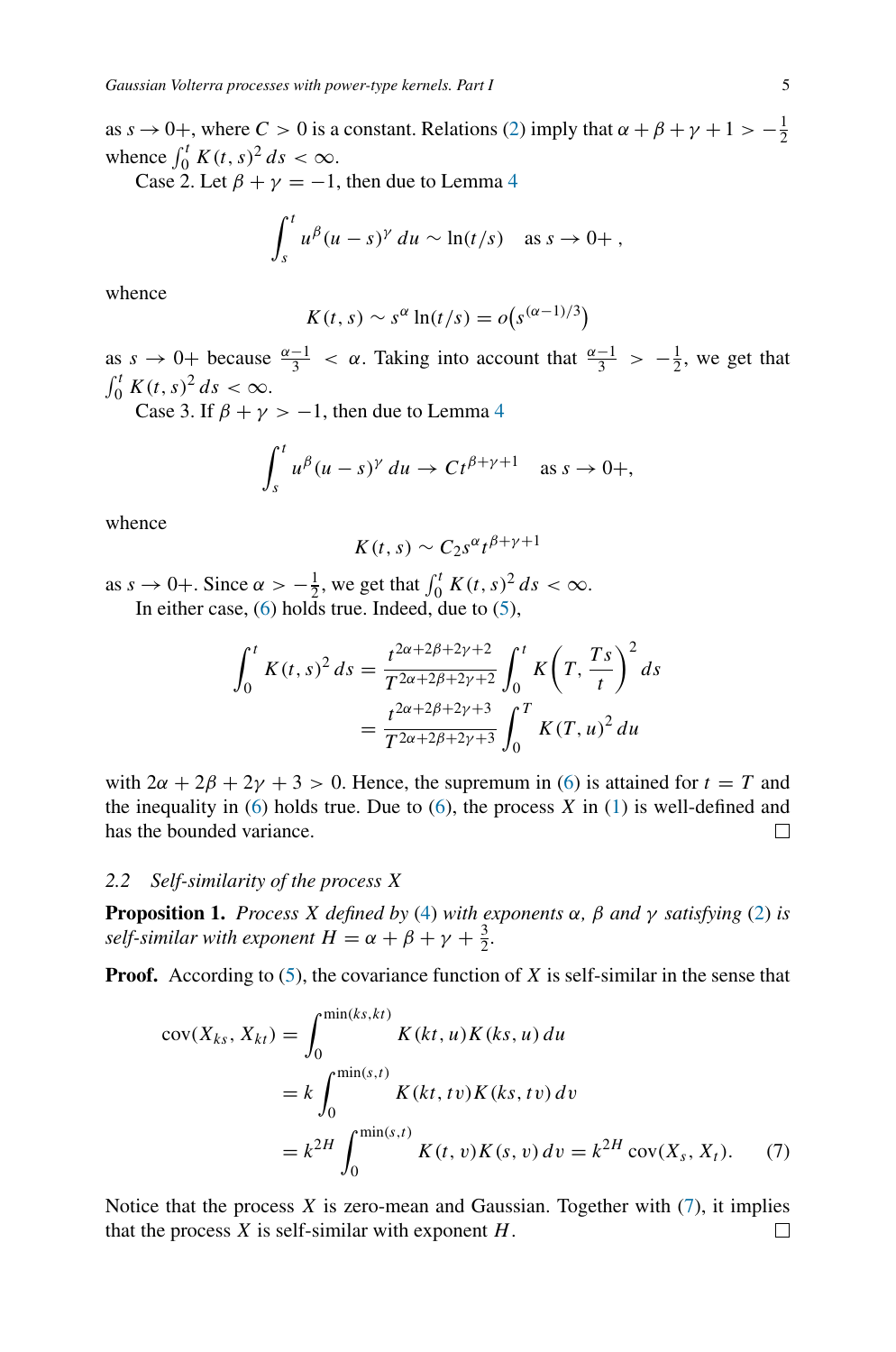## <span id="page-5-0"></span>**3 Asymptotic properties of incremental variances**

Let *X* be a process defined by [\(4\)](#page-2-1) with  $\alpha$ ,  $\beta$  and  $\gamma$  satisfying [\(2\)](#page-1-1).

Then its increments can be represented as

$$
X_{t_2} - X_{t_1} = \int_0^{t_1} K(t_2, s) dW_s + \int_{t_1}^{t_2} K(t_2, s) dW_s - \int_0^{t_1} K(t_1, s) dW_s
$$
  
\n
$$
= \int_0^{t_1} (K(t_2, s) - K(t_1, s)) dW_s + \int_{t_1}^{t_2} K(t_2, s) dW_s
$$
  
\n
$$
= \int_0^{t_1} s^\alpha \int_{t_1}^{t_2} u^\beta (u - s)^\gamma du dW_s + \int_{t_1}^{t_2} s^\alpha \int_s^{t_2} u^\beta (u - s)^\gamma du dW_s
$$
  
\n
$$
= \int_0^{t_2} s^\alpha \int_{\max(s, t_1)}^{t_2} u^\beta (u - s)^\gamma du dW_s, \qquad 0 \le t_1 < t_2.
$$
 (8)

Thus, the variance of the increment is equal to

<span id="page-5-3"></span><span id="page-5-1"></span>
$$
\text{var}(X_{t_2} - X_{t_1}) = \int_0^{t_2} s^{2\alpha} \left( \int_{\max(s,t_1)}^{t_2} u^{\beta} (u-s)^{\gamma} du \right)^2 ds
$$
  
= 
$$
\iiint_D s^{2\alpha} u^{\beta} (u-s)^{\gamma} v^{\beta} (v-s)^{\gamma} ds du dv > 0,
$$
 (9)

where  $D = \{(s, u, v) \in \mathbb{R}^3 : 0 < s \le \max(t_1, s) < \min(u, v) \le \max(u, v) \le t_2\}.$ The set  $D$  has a mirror symmetry, and the integrand on the right-hand side of  $(9)$  is a symmetric function under the permutation of *u* and *v*. Therefore, the integrals over two symmetric to each other halves of the set *D* are equal:

$$
\iiint_{\{(s,u,v)\in D : u\leq v\}} s^{2\alpha} u^{\beta} (u-s)^{\gamma} v^{\beta} (v-s)^{\gamma} ds du dv
$$
  
= 
$$
\iiint_{\{(s,u,v)\in D : u\geq v\}} s^{2\alpha} u^{\beta} (u-s)^{\gamma} v^{\beta} (v-s)^{\gamma} ds du dv.
$$

Hence,

<span id="page-5-2"></span>
$$
\text{var}(X_{t_2} - X_{t_1}) = 2 \iiint_{\{(s,u,v)\in D : u \le v\}} s^{2\alpha} u^{\beta} (u-s)^{\gamma} v^{\beta} (v-s)^{\gamma} ds du dv
$$
  

$$
= 2 \int_{t_1}^{t_2} u^{\beta} \int_{u}^{t_2} v^{\beta} \int_{0}^{u} s^{2\alpha} (u-s)^{\gamma} (v-s)^{\gamma} ds dv du. \tag{10}
$$

<span id="page-5-4"></span>**Proposition 2.** *Let the process X admit representation* [\(4\)](#page-2-1)*, where α, β and γ satisfy relations* [\(2\)](#page-1-1)*. Then for*  $t_0 > 0$  *the asymptotic behavior of*  $var(X_{t_2} - X_{t_1})$  *as*  $(t_1, t_2) \rightarrow$  $(t_0, t_0)$  *is as follows:* 

<span id="page-5-5"></span>
$$
\text{var}(X_{t_2} - X_{t_1}) \sim \frac{t_0^{2\alpha + 2\beta} |t_2 - t_1|^{2\gamma + 3} B(\gamma + 1, -2\gamma - 1)}{(\gamma + 1)(2\gamma + 3)} \qquad \text{if } \gamma < -\frac{1}{2}, \quad (11)
$$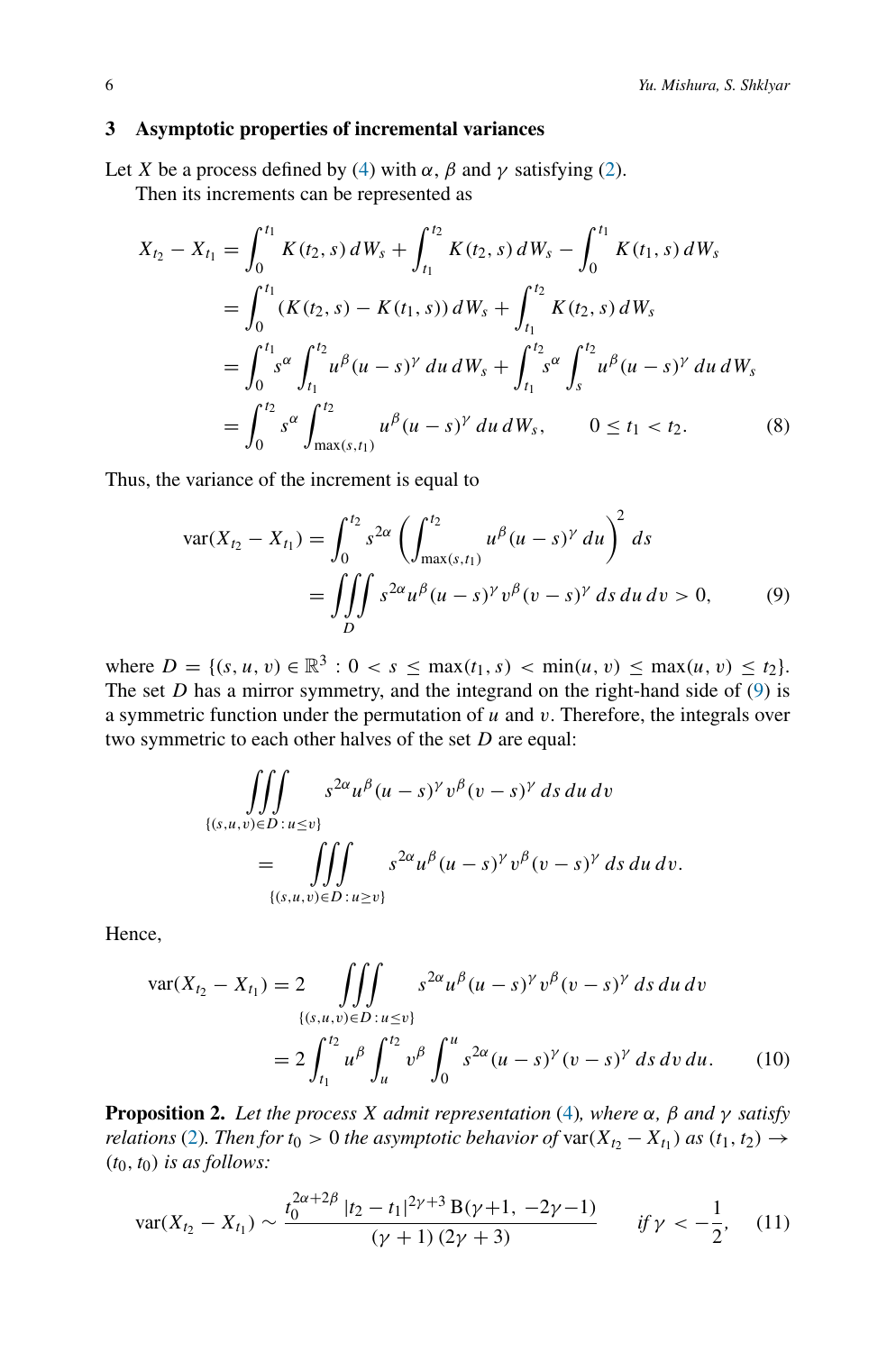*Gaussian Volterra processes with power-type kernels. Part I* 7

$$
\operatorname{var}(X_{t_2} - X_{t_1}) \sim t_0^{2\alpha + 2\beta} (t_2 - t_1)^2 \ln\left(\frac{t_0}{|t_2 - t_1|}\right) \qquad \text{if } \gamma = -\frac{1}{2},
$$
  

$$
\operatorname{var}(X_{t_2} - X_{t_1}) \sim t_0^{2\alpha + 2\beta + 2\gamma + 1} (t_2 - t_1)^2 B(2\alpha + 1, 2\gamma + 1) \qquad \text{if } \gamma > -\frac{1}{2}.
$$

**Proof.** Without loss of generality, assume that  $0 < t_1 < t_2$ . Consider three cases. Case 1. Let  $\gamma < -\frac{1}{2}$ . Due to [\(10\)](#page-5-2),

$$
\begin{split} \text{var}(X_{t_2} - X_{t_1}) &= 2 \int_{t_1}^{t_2} u^\beta \int_u^{t_2} v^\beta \int_0^u s^{2\alpha} (u - s)^\gamma (v - s)^\gamma \, ds \, dv \, du \\ &= 2 \int_{t_1}^{t_2} \int_u^{t_2} u^\beta v^\beta \int_0^u (s^{2\alpha} - u^{2\alpha}) \, (u - s)^\gamma (v - s)^\gamma \, ds \, dv \, du \\ &+ 2 \int_{t_1}^{t_2} u^{2\alpha + \beta} \int_u^{t_2} v^\beta \int_0^u (u - s)^\gamma (v - s)^\gamma \, ds \, dv \, du. \end{split} \tag{12}
$$

According to Lemma [5,](#page-21-0)

<span id="page-6-1"></span>
$$
\lim_{\substack{(u,v)\to(t_0,t_0)\ u  
=  $t_0^{2\beta}\int_0^{t_0} (s^{2\alpha} - t_0^{2\alpha})(t_0 - s)^{2\gamma} ds,$
$$

where the integral on the right-hand side is finite.

Therefore,

<span id="page-6-0"></span>
$$
2\int_{t_1}^{t_2} \int_u^{t_2} u^{\beta} v^{\beta} \int_0^u (s^{2\alpha} - u^{2\alpha}) (u - s)^{\gamma} (v - s)^{\gamma} ds dv du
$$
  

$$
\sim 2\int_{t_1}^{t_2} \int_u^{t_2} dv du t_0^{2\beta} \int_0^{t_0} (s^{2\alpha} - t_0^{2\alpha}) (t_0 - s)^{2\gamma} ds
$$
  

$$
= (t_2 - t_1)^2 t_0^{2\beta} \int_0^{t_0} (s^{2\alpha} - t_0^{2\alpha}) (t_0 - s)^{2\gamma} ds
$$
 (13)

as  $(t_1, t_2) \to (t_0, t_0)$ .

With Lemma 2.2, (ii) from  $[7]$ , we come to

$$
2\int_{t_1}^{t_2} u^{2\alpha+\beta} \int_u^{t_2} v^{\beta} \int_0^u (u-s)^{\gamma} (v-s)^{\gamma} ds dv du
$$
  
= 
$$
2\int_{t_1}^{t_2} u^{2\alpha+\beta} \int_u^{t_2} v^{\beta} (v-u)^{2\gamma+1} \int_1^{v/(v-u)} (t-u)^{\gamma} t^{\gamma} dt dv du
$$
  
= 
$$
2\int_{t_1}^{t_2} u^{2\alpha+\beta} \int_u^{t_2} v^{\beta} (v-u)^{2\gamma+1} \int_0^{u/v} s^{\gamma} (1-s)^{-2\gamma-2} ds dv du.
$$

Since

$$
\lim_{\substack{(u,v)\to(t_0,t_0)\\t_1
$$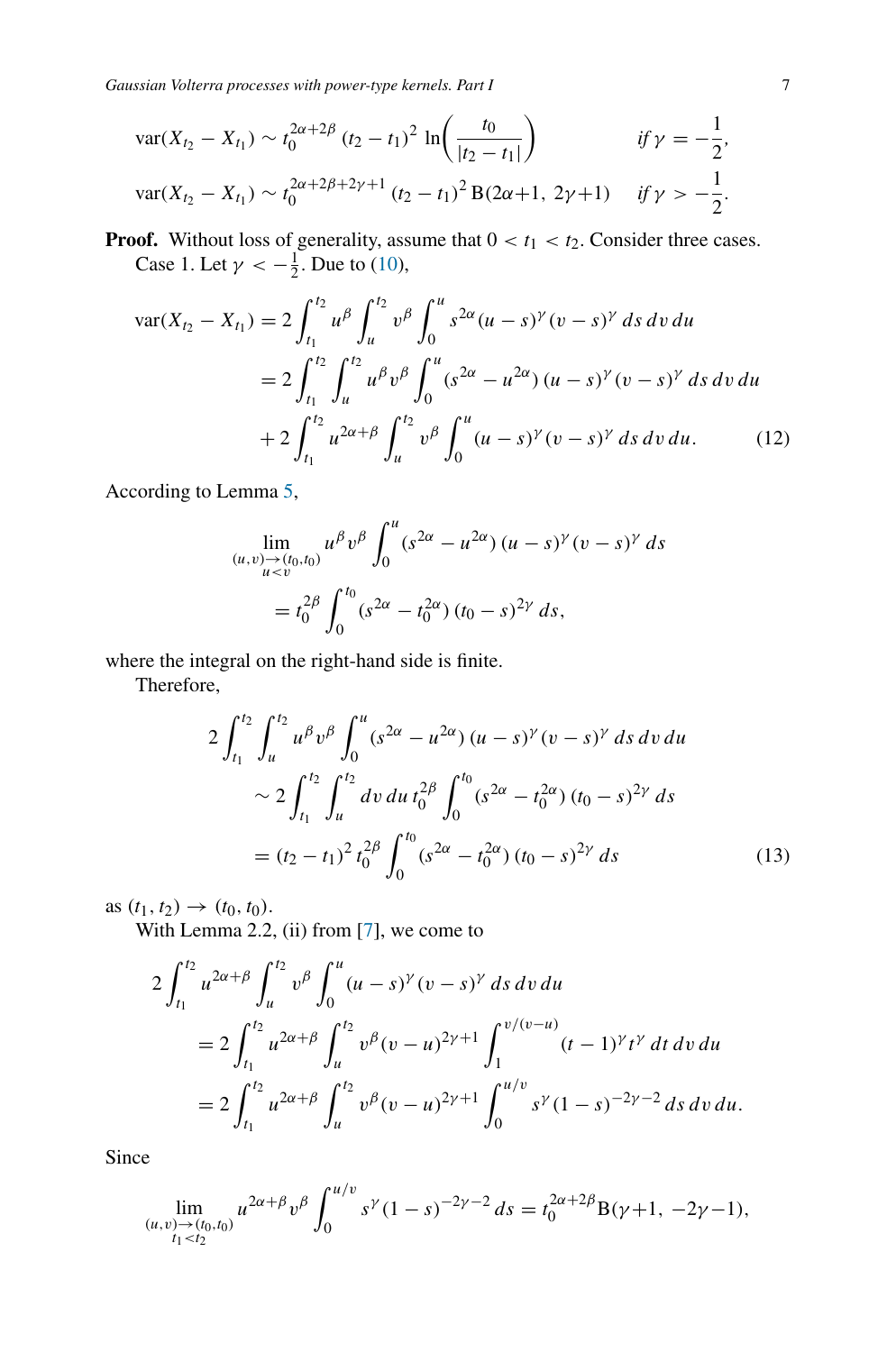(here we use the condition  $\gamma < -\frac{1}{2}$ ),

$$
2\int_{t_1}^{t_2} u^{2\alpha+\beta} \int_u^{t_2} v^{\beta} \int_0^u (u-s)^\gamma (v-s)^\gamma \, ds \, dv \, du
$$
  
 
$$
\sim 2\int_{t_1}^{t_2} \int_u^{t_2} (v-u)^{2\gamma+1} \, dv \, du \, t_0^{2\alpha+2\beta} B(\gamma+1, -2\gamma-1)
$$
  

$$
= \frac{(t_2-t_1)^{2\gamma+3} t_0^{2\alpha+2\beta} B(\gamma+1, -2\gamma-1)}{(\gamma+1) (2\gamma+3)}
$$
(14)

as  $(t_1, t_2) \to (t_0, t_0)$ .

The right-hand side of [\(13\)](#page-6-0) is negligible comparing to the right-hand side of [\(14\)](#page-7-0). Hence, according to [\(12\)](#page-6-1), [\(13\)](#page-6-0), [\(14\)](#page-7-0),

<span id="page-7-4"></span><span id="page-7-0"></span>
$$
\text{var}(X_{t_2} - X_{t_2}) \sim \frac{(t_2 - t_1)^{2\gamma + 3} t_0^{2\alpha + 2\beta} \mathbf{B}(\gamma + 1, -2\gamma - 1)}{(\gamma + 1)(2\gamma + 3)}
$$

as  $(t_1, t_2) \to (t_0, t_0)$ .

Case 2. Let  $\gamma = -\frac{1}{2}$ . Relations [\(12\)](#page-6-1) and [\(13\)](#page-6-0) still hold true:

$$
\begin{split} \text{var}(X_{t_2} - X_{t_1}) \\ &= 2 \int_{t_1}^{t_2} \int_u^{t_2} u^\beta v^\beta \int_0^u (s^{2\alpha} - u^{2\alpha}) (u - s)^{-1/2} (v - s)^{-1/2} \, ds \, dv \, du \\ &+ 2 \int_{t_1}^{t_2} u^{2\alpha + \beta} \int_u^{t_2} v^\beta \int_0^u (u - s)^{-1/2} (v - s)^{-1/2} \, ds \, dv \, du, \end{split} \tag{15}
$$

$$
2\int_{t_1}^{t_2} \int_u^{t_2} u^{\beta} v^{\beta} \int_0^u (s^{2\alpha} - u^{2\alpha}) (u - s)^{-1/2} (v - s)^{-1/2} ds dv du
$$
  
 
$$
\sim 2 (t_2 - t_1)^2 t_0^{2\beta} \int_0^{t_0} \frac{s^{2\alpha} - t_0^{2\alpha}}{t_0 - s} ds
$$
 (16)

as  $(t_1, t_2) \rightarrow (t_0, t_0)$ . It is easy to see that

<span id="page-7-2"></span><span id="page-7-1"></span>
$$
\int_{t_1}^{t_2} u^{2\alpha+\beta} \int_u^{t_2} v^{\beta} \int_0^u (u-s)^{-1/2} (v-s)^{-1/2} ds dv du
$$
  
 
$$
\sim t_0^{2\alpha+2\beta} \int_{t_1}^{t_2} \int_u^{t_2} \int_0^u (u-s)^{-1/2} (v-s)^{-1/2} ds dv du \qquad (17)
$$

as  $(t_1, t_2) \rightarrow (t_0, t_0)$ , and, according to Lemma [6,](#page-22-0)

<span id="page-7-3"></span>
$$
\int_{t_1}^{t_2} \int_u^{t_2} \int_0^u (u-s)^{-1/2} (v-s)^{-1/2} ds dv du
$$
  
=  $t_2^2 - (t_1 + t_2) t_1^{1/2} t_2^{1/2} + t_1^2 + \frac{(t_2 - t_1)^2}{2} \ln\left(\frac{t_2^{1/2} + t_1^{1/2}}{t_2^{1/2} - t_1^{1/2}}\right)$   

$$
\sim \frac{(t_2 - t_1)^2}{2} \ln\left(\frac{t_0}{t_2 - t_1}\right)
$$
(18)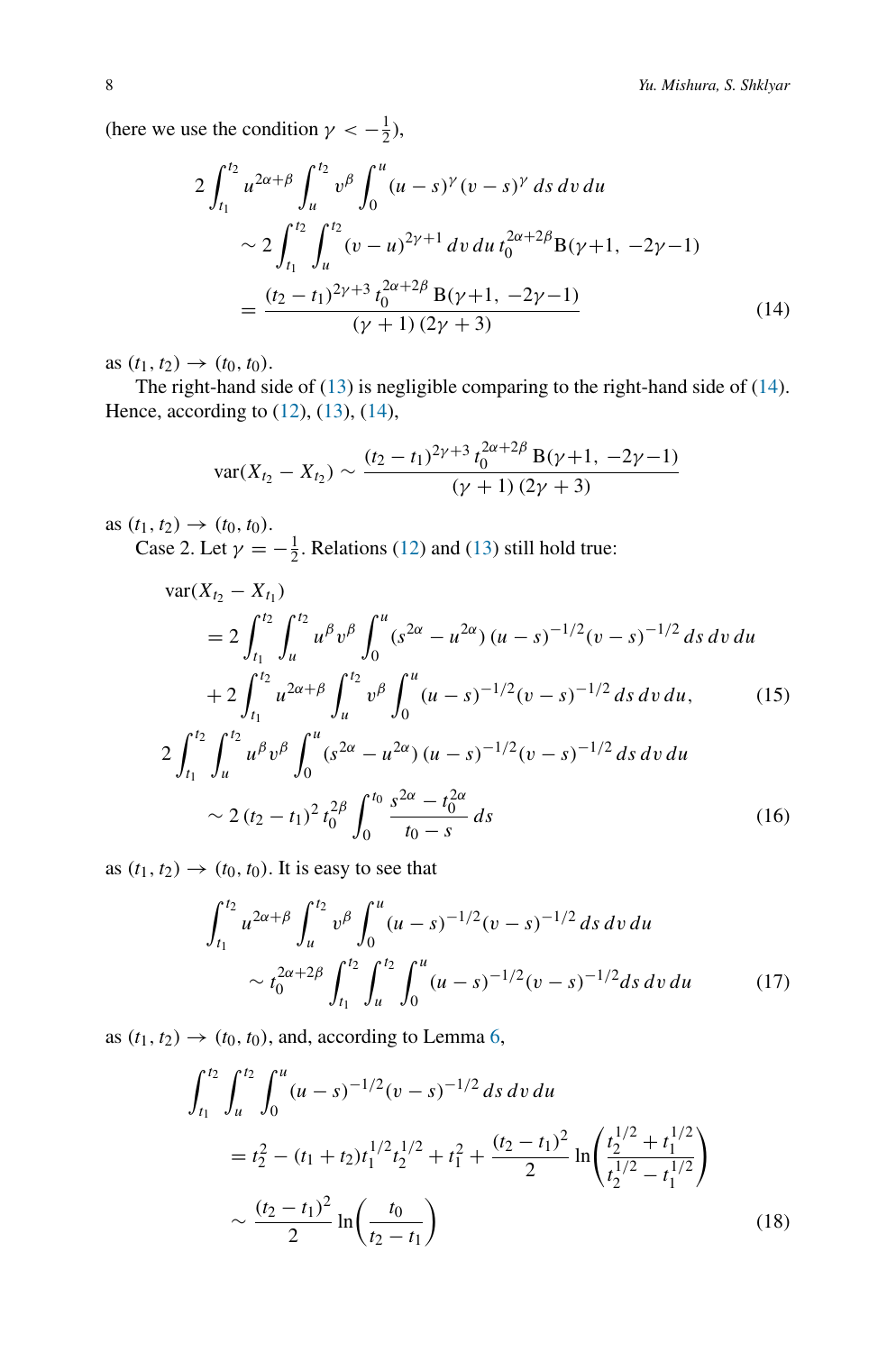as  $(t_1, t_2) \to (t_0, t_0)$ . Equations [\(16\)](#page-7-1), [\(17\)](#page-7-2) and [\(18\)](#page-7-3) imply that

$$
2\int_{t_1}^{t_2} u^{2\alpha+\beta} \int_u^{t_2} v^{\beta} \int_0^u (u-s)^{-1/2} (v-s)^{-1/2} ds dv du
$$
  
 
$$
\sim t_0^{2\alpha+2\beta} (t_2 - t_1)^2 \ln\left(\frac{t_0}{t_2 - t_1}\right)
$$

as  $(t_1, t_2) \rightarrow (t_0, t_0)$ .

Comparing asymptotics of the summands on the right-hand side of [\(15\)](#page-7-4), we get that the first one is negligible. Thus,

$$
\text{var}(X_{t_2} - X_{t_1}) \sim t_0^{2\alpha + 2\beta} (t_2 - t_1)^2 \ln\left(\frac{t_0}{t_2 - t_1}\right)
$$

as  $(t_1, t_2) \to (t_0, t_0)$ .

Case 3.  $\gamma > -\frac{1}{2}$ . According to Lemma [7,](#page-23-0)

$$
\lim_{\substack{(u,v)\to(t_0,t_0)\\ u  
=  $t_0^{2\alpha+2\beta+2\gamma+1} B(2\alpha+1, 2\gamma+1).$
$$

Hence,

$$
\begin{aligned} \text{var}(X_{t_2} - X_{t_1}) &= 2 \int_{t_1}^{t_2} \int_u^{t_2} u^\beta v^\beta \int_0^u s^{2\alpha} (u - s)^\gamma (v - s)^\gamma \, ds \, dv \, du \\ &\sim 2 \int_{t_1}^{t_2} \int_u^{t_2} dv \, du \, t_0^{2\alpha + 2\beta + 2\gamma + 1} \, \text{B}(2\alpha + 1, \, 2\gamma + 1) \\ &= (t_2 - t_1)^2 \, t_0^{2\alpha + 2\beta + 2\gamma + 1} \, \text{B}(2\alpha + 1, \, 2\gamma + 1) \end{aligned}
$$

 $\text{as } (t_1, t_2) \to (t_0, t_0).$ 

<span id="page-8-0"></span>**Proposition 3.** *Let the process X admit representation* [\(4\)](#page-2-1) *with the values of powers satisfying relations* [\(2\)](#page-1-1)*. Let*  $0 < t_2 < t_3$ *. Then the asymptotic behavior of*  $E[X_{t_1} (X_{t_3} (X_{t_2})$ ] *as*  $t_1 \rightarrow 0$  + *is as follows:* 

$$
E[X_{t_1}(X_{t_3} - X_{t_2})]
$$
  
 
$$
\sim \frac{B(2\alpha + 1, \gamma + 1)}{(2\alpha + \beta + \gamma + 2)(\beta + \gamma + 1)} (t_3^{\beta + \gamma + 1} - t_2^{\beta + \gamma + 1}) t_1^{2\alpha + \beta + \gamma + 2}
$$

 $if \beta + \gamma \neq -1,$ 

$$
E[X_{t_1}(X_{t_3}-X_{t_2})] \sim \frac{B(2\alpha+1, \gamma+1)}{2\alpha+\beta+\gamma+2} t_1^{2\alpha+\beta+\gamma+2} \ln\left(\frac{t_3}{t_2}\right)
$$

*if*  $\beta + \gamma = -1$ *.* 

 $\Box$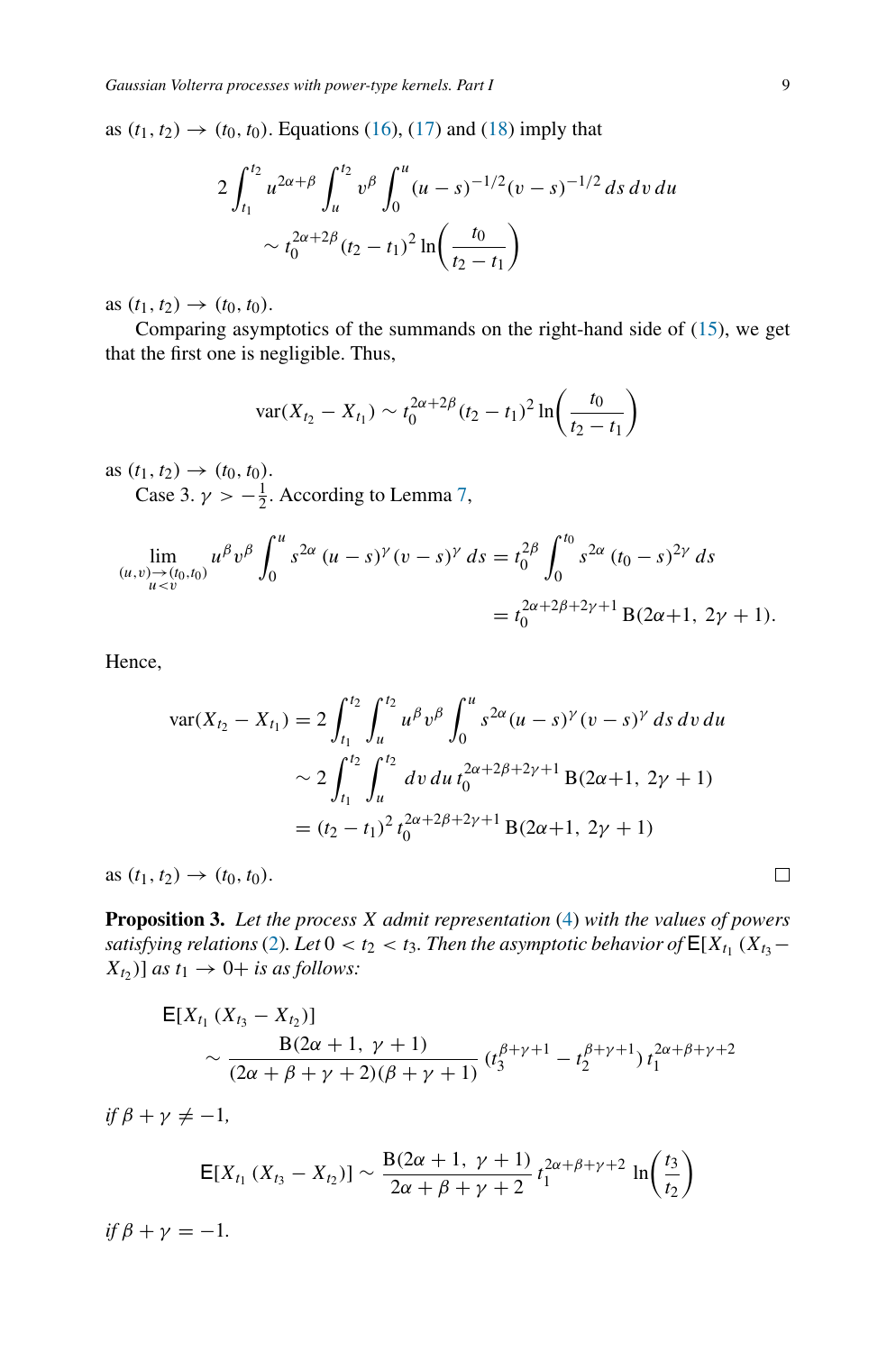<span id="page-9-2"></span><span id="page-9-1"></span> $\Box$ 

**Proof.** According to [\(4\)](#page-2-1) and [\(8\)](#page-5-3), for  $0 < t_1 < t_2 < t_3$ 

$$
\mathsf{E}[X_{t_1}(X_{t_3}-X_{t_2})]=\int_0^{t_1} s^{2\alpha}\left(\int_s^{t_1} u^{\beta}(u-s)^{\gamma}\,du\right)\left(\int_{t_2}^{t_3} v^{\beta}(v-s)^{\gamma}\,dv\right)ds.
$$

Obviously,

$$
\lim_{s \to 0} \int_{t_2}^{t_3} v^{\beta} (v - s)^{\gamma} dv = \int_{t_2}^{t_3} v^{\beta + \gamma} dv = C(t_2, t_3),
$$

where

$$
C(t_2, t_3) = \begin{cases} \frac{t_3^{\beta + \gamma + 1} - t_2^{\beta + \gamma + 1}}{\beta + \gamma + 1} & \text{if } \beta + \gamma \neq -1, \\ \ln(t_3/t_2) & \text{if } \beta + \gamma = -1. \end{cases}
$$

Hence,

$$
\mathsf{E}[X_{t_1}(X_{t_3}-X_{t_2})]\sim C(t_2,t_3)\int_0^{t_1} s^{2\alpha}\left(\int_s^t u^{\beta}(u-s)^{\gamma}\,du\right)ds\quad\text{as }t_1\to 0.\tag{19}
$$

Furthermore,

$$
\int_0^{t_1} s^{2\alpha} \left( \int_s^t u^{\beta} (u - s)^{\gamma} du \right) ds = \int_0^{t_1} u^{\beta} \left( \int_0^u s^{2\alpha} (u - s)^{\gamma} ds \right) du
$$
  
= B(2\alpha + 1, \gamma + 1)  $\int_0^{t_1} u^{2\alpha + \beta + \gamma + 1} du$   
=  $\frac{B(2\alpha + 1, \gamma + 1)}{2\alpha + \beta + \gamma + 2} t_1^{2\alpha + \beta + \gamma + 2}$ , (20)

since the assumptions [\(2\)](#page-1-1) ensure that  $2\alpha + \beta + \gamma + 2 > 0$ . By [\(19\)](#page-9-1) and [\(20\)](#page-9-2),

$$
E[X_{t_1}(X_{t_3}-X_{t_2})] \sim \frac{C(t_2,t_3) B(2\alpha+1,\gamma+1)}{2\alpha+\beta+\gamma+2} t_1^{2\alpha+\beta+\gamma+2} \text{ as } t_1 \to 0,
$$

as desired.

#### <span id="page-9-0"></span>**4 When does the process** *X* **have stationary increments?**

Recall that fractional Brownian motion with Hurst index  $H \in (0, 1)$  is a zero-mean Gaussian process with covariance function  $cov(X_s, X_t) = (s^{2H} + t^{2H} - |t-s|^{2H})/2$ .

**Theorem 2.** *Let stochastic process X be defined by relations* [\(4\)](#page-2-1) *and* [\(2\)](#page-1-1)*. Then the following three statements are equivalent:*

- *(a) The process X has stationary increments.*
- *(b) Up to a constant, the process X is a fractional Brownian motion with Hurst index*  $H \in (\frac{1}{2}, 1)$ .
- (c) There exists  $H \in \left(\frac{1}{2}, 1\right)$  such that  $\alpha = \frac{1}{2} H$ ,  $\beta = H \frac{1}{2}$  and  $\gamma = H \frac{3}{2}$ .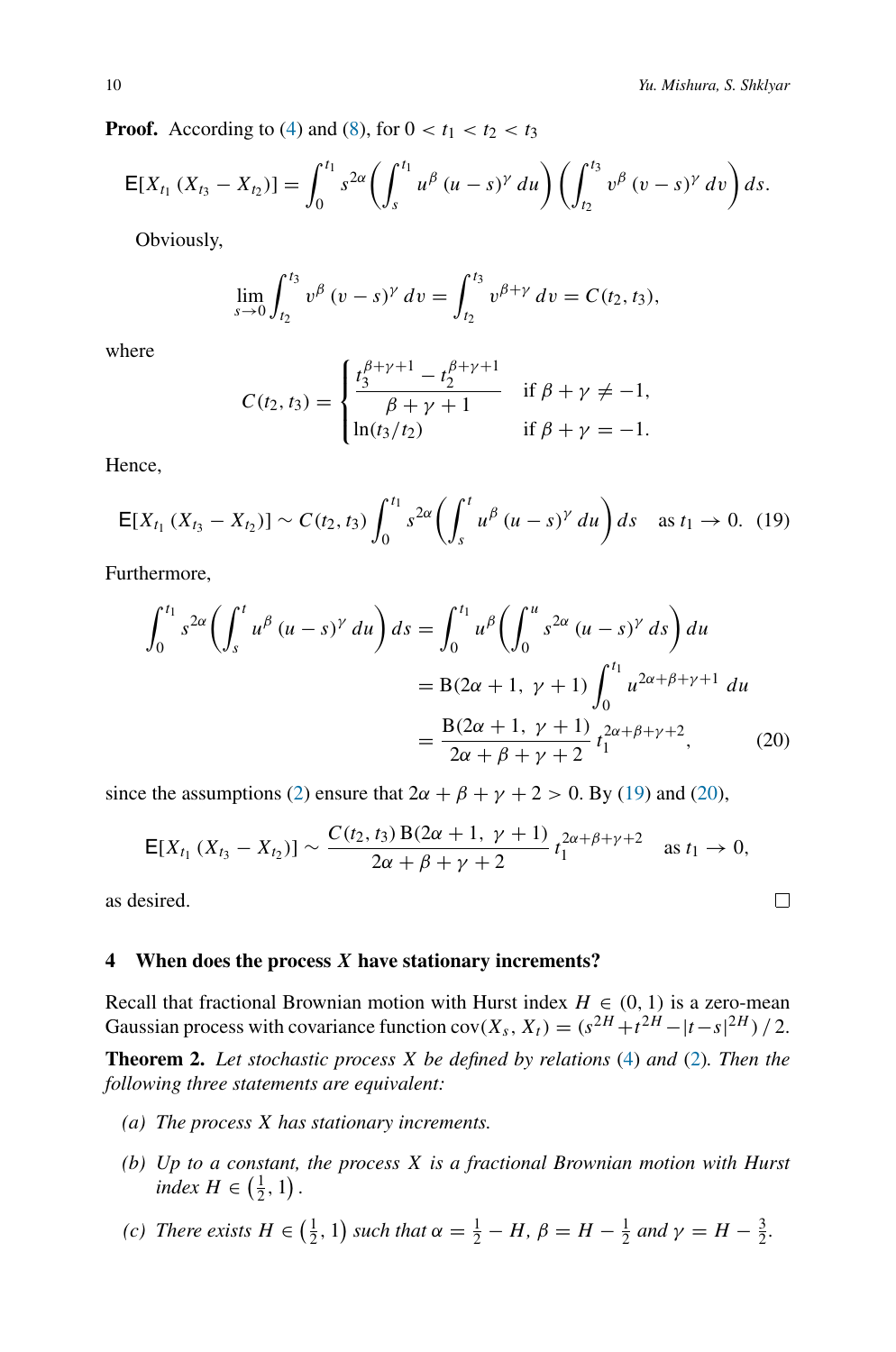**Proof.** The process *X* is Gaussian and according to Proposition [1,](#page-4-1) it is also selfsimilar with exponent  $H = \alpha + \beta + \gamma + \frac{3}{2}$ . Suppose *(a)*, i.e., it has stationary increments. According to [\[3](#page-25-7), Section 1.3; Theorem 1.3.1] a self-similar Gaussian process with stationary increments is a fBm, up to a constant. Moreover, *H >* 0 and

- (i) if  $H \in (0, 1)$ , then the process X is a fractional Brownian motion with Hurst index *H*;
- (ii) if  $H = 1$ , then  $X(t) = tX(1)$  a.s. for all  $t \ge 0$  and for some Gaussian variable *X(*1*)* (see Theorem 1.3.3 in [\[3\]](#page-25-7));
- (iii) if  $H > 1$ , then  $X(t) = 0$  almost surely for all t (see Theorem 3.1.1(ii) in [\[3](#page-25-7)]).

In cases (ii) and (iii) var $[X_{t_2} \mid X_{t_1}] = 0$  for  $t_1 < t_2$ , which contradicts [\(44\)](#page-24-0). Thus, case (i) takes place, and up to a constant, the process *X* is a fBm,  $X_t = m B_t^H$  with exponent  $H \in (0, 1)$ . Then  $\text{var}(X_{t_2} - X_{t_1}) = m^2 |t_2 - t_1|^{2H}$ . On the other hand, the asymptotics of var $(X_{t_2} - X_{t_1})$  is obtained in Proposition [2.](#page-5-4) Since  $2H < 2$ , the first case in Proposition [2](#page-5-4) occurs, namely,  $\gamma < -\frac{1}{2}$  and the asymptotics satisfies [\(11\)](#page-5-5). It means that

$$
m^{2} |t_{2} - t_{1}|^{2H} \sim C^{2}(\alpha, \beta, \gamma) \frac{t_{0}^{2\alpha + 2\beta} |t_{2} - t_{1}|^{2\gamma + 3} B(\gamma + 1, -2\gamma - 1)}{(\gamma + 1) (2\gamma + 3)}
$$

as  $t_1 \rightarrow t_0$  and  $t_2 \rightarrow t_0$ , for all  $t_0 \in (0, T]$ . Equating the exponents, we obtain that  $2\alpha + 2\beta = 0$  and  $2\gamma + 3 = 2H$ . Since  $\gamma \in \left(-1, -\frac{1}{2}\right)$ , one has  $H \in \left(\frac{1}{2}, 1\right)$ , and we get that *(a)* implies *(b)*.

Having *(b)*, find the asymptotics for  $E[X_{t_1} (X_{t_3} - X_{t_2})]$ :

$$
E[X_{t_1}(X_{t_3} - X_{t_2})] = \frac{m^2 (t_3^{2H} - |t_3 - t_1|^{2H} - t_2^{2H} + |t_2 - t_1|^{2H})}{2}
$$
  
 
$$
\sim H m^2 (t_3^{2H-1} - t_2^{2H-1}) t_1
$$

as  $t_1 \rightarrow 0$ , for all  $t_2 \in (0, T]$  and  $t_3 \in (0, T]$  such that  $t_2 \neq t_3$ . Compare this with the result of Proposition [3.](#page-8-0) The first case,  $\beta + \gamma \neq -1$ , occurs in Proposition [3,](#page-8-0) and

$$
H m^2 (t_3^{2H-1} - t_2^{2H-1}) t_1 \sim C (t_3^{\beta+\gamma+1} - t_2^{\beta+\gamma+1}) t_1^{2\alpha+\beta+\gamma+2}
$$

as  $t_1 \rightarrow 0$ , where  $C > 0$  is a constant. Thus,  $\beta + \gamma + 1 = 2H - 1$  and  $2\alpha + \beta + \gamma + 2 =$ 1. Now we can find  $\alpha$ ,  $\beta$  and  $\gamma$  from the system of linear equations:

$$
2\alpha + 2\beta = 0
$$
,  $2\gamma + 3 = 2H$ ,  $\beta + \gamma + 1 = 2H - 1$ ,  $2\alpha + \beta + \gamma + 2 = 1$ ,

whence

$$
\alpha = \frac{1}{2} - H
$$
,  $\beta = H - \frac{1}{2}$ ,  $\gamma = H - \frac{3}{2}$ 

So, *(b)* implies *(c)*. Implication  $(c) \Rightarrow (a)$  is evident.

*Remark* 1*.* Note that the Volterra representation of the fractional Brownian motion with Hurst index  $0 < H < \frac{1}{2}$  has a more complex formula than for  $\frac{1}{2} < H < 1$ , see [\[7,](#page-25-5) Theorem 5.2]. Particularly, the fractional Brownian motion with  $0 < H < \frac{1}{2}$ cannot be represented in the form of [\(1\)](#page-1-0).

 $\Box$ 

*.*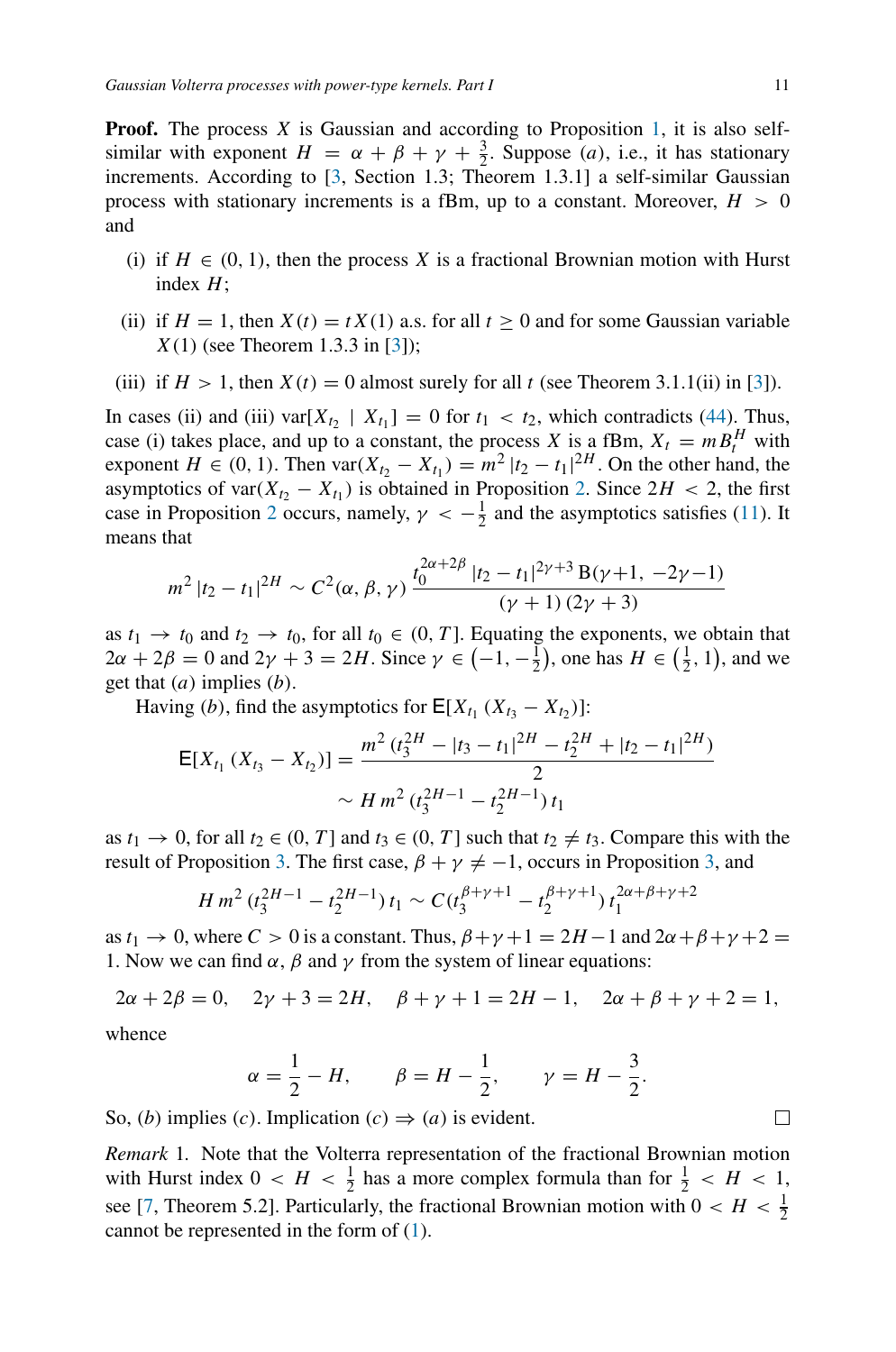## <span id="page-11-0"></span>**5 Quasi-helix and generalized quasi-helix conditions**

In this section we present the uniform inequalities for the incremental variances of Gaussian processes with Volterra kernels.

#### *5.1 Definitions*

**Definition 1.** Let  $0 \le t_0 < T$ . The process  $\{X_t, t \in [t_0, T]\}$  is a quasi-helix with exponent  $\lambda > 0$  if there exist two constants  $C_i > 0$ ,  $i = 1, 2$ , such that for any  $t_0 \leq t_1 < t_2 \leq T$ 

<span id="page-11-2"></span>
$$
C_1(t_2 - t_1)^{2\lambda} \le \text{var}(X_{t_2} - X_{t_1}) \le C_2(t_2 - t_1)^{2\lambda}.
$$
 (21)

Sometimes we can construct lower and upper bounds for the variance with different exponents. Thus, we come to the notion of the generalized quasi-helix.

**Definition 2.** The process  $\{X_t, t \in [t_0, T]\}$  is a generalized quasi-helix with exponents  $\lambda_i > 0$ ,  $i = 1, 2$ , if there exist two constants  $C_i > 0$ ,  $i = 1, 2$ , such that for any  $t_0 \le t_1 < t_2 \le T$ 

$$
C_1(t_2-t_1)^{2\lambda_1} \leq \text{var}(X_{t_2}-X_{t_1}) \leq C_2(t_2-t_1)^{2\lambda_2}.
$$

<span id="page-11-4"></span>*Remark* 2*.* Unless var $(X_{t_2} - X_{t_1}) = 0$  for all  $t_1, t_2 \in [t_0, T]$ , the exponents  $\lambda_i$  satisfy the relation  $0 < \lambda_2 \le \min(1, \lambda_1)$ .

**Definition 3.** The process  $\{X_t, t \in [t_0, T]\}$  is a pseudo-quasihelix with exponent  $\lambda > 0$  if for any  $\lambda_1$  and  $\lambda_2$  such that  $0 < \lambda_2 < \lambda < \lambda_1$  it is a generalized quasi-helix with exponents  $\lambda_1$  and  $\lambda_2$ .

## *5.2 Quasi-helix on*  $[t_0, T]$

The following lemma allows to figure out when a self-similar process is a quasi-helix considering the asymptotic behavior of its small incremental variances.

<span id="page-11-3"></span>**Lemma 1.** *Let*  $0 < t_0 < T$ *, and let the stochastic process*  $\{X_t, t \in (0, T]\}$  *satisfy the following conditions:*

- *(i)*  $\{X_t, t \in (0, T]\}$  *is self-similar with exponent H;*
- *(ii)* var $(X_{t_2} X_{t_1}) > 0$  *whenever*  $t_0 \le t_1 < t_2 \le T$ ;
- *(iii)* for some  $C > 0$  *and*  $\lambda > 0$  *and* for all  $t \in [t_0, T]$  *the variances of increments asymptotically behave as follows:*

<span id="page-11-1"></span>
$$
\text{var}(X_{t_1} - X_{t_2}) \sim C \, t^{2H - 2\lambda} (t_2 - t_1)^{2\lambda} \quad \text{as} \quad t_1 \to t, \ t_2 \to t, \ t_1 < t_2. \tag{22}
$$

*Then the process*  $\{X_t, t \in [t_0, T]\}$  *is a quasi-helix with exponent*  $\lambda$ *.* 

**Proof.** Because of [\(22\)](#page-11-1), the process  $\{X_t, t \in [t_0, T]\}$  is mean-square continuous. Now, consider the function

$$
f(t) = \frac{\text{var}(X_t - X_{t_0})}{t_0^{2H - 2\lambda}(t - t_0)^{2\lambda}}, \quad t \in (t_0, T].
$$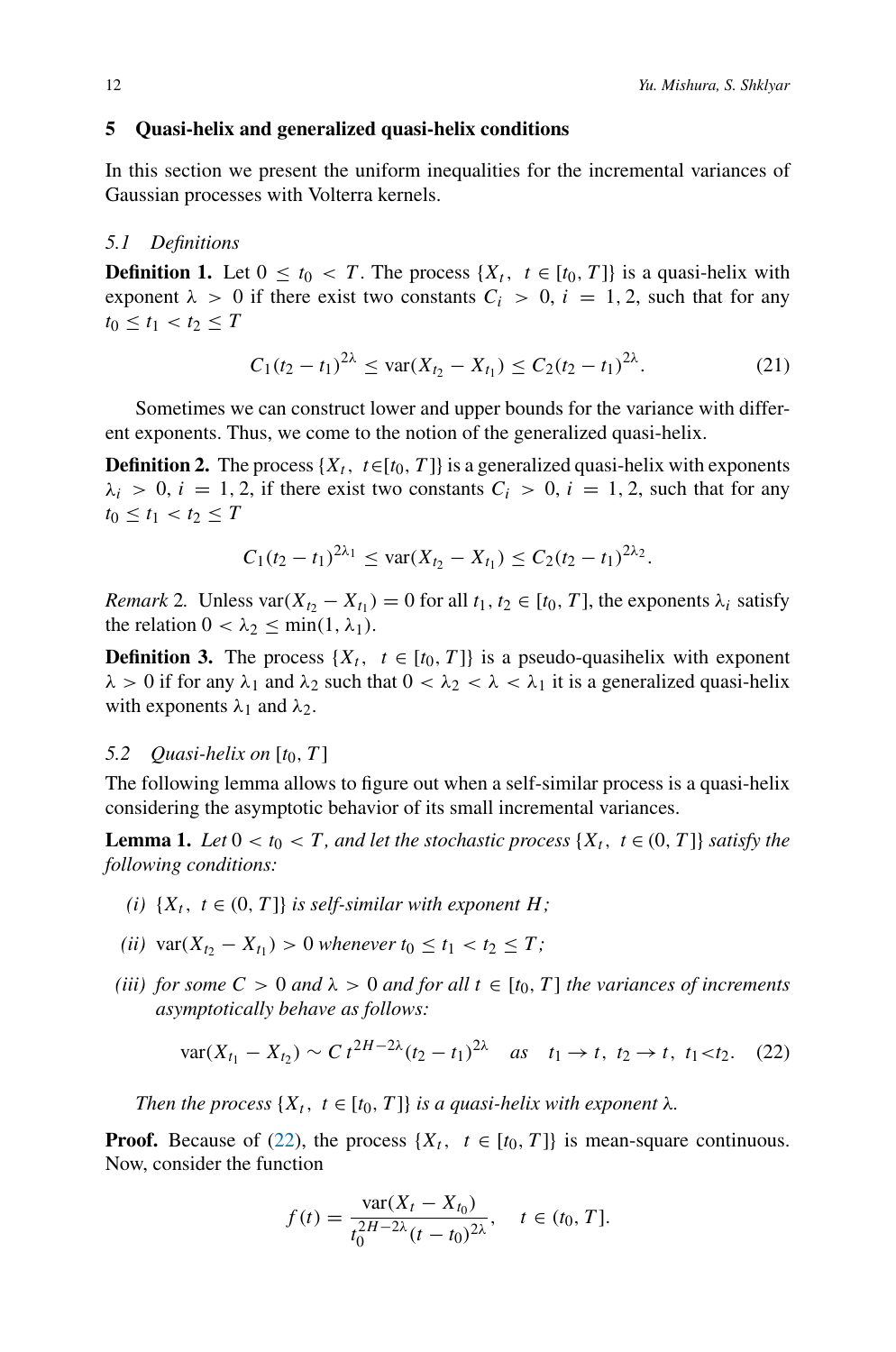Obviously, function  $f(t)$  is continuous on  $(t_0, T]$ ,  $\lim_{t \to t_0} f(t) = C > 0$  and  $f(t) > 0$ ,  $t \in (t_0, T]$ , due to condition (iii). As a consequence, it is bounded on [ $t_0, T$ ], and there exist  $0 < c_1 < c_2$  such that  $c_1 \leq f(t) \leq c_2$  for all  $t \in (t_0, T]$ . Since the process X is self-similar with exponent *H*, we have that

$$
\text{var}(X_{t_2} - X_{t_1}) = \frac{t_1^{2H}}{t_0^{2H}} \text{var}(X_{t_2t_0/t_1} - X_{t_0}) = t_1^{2H-2\lambda} (t_2 - t_1)^{2\lambda} f\left(\frac{t_2t_0}{t_1}\right)
$$

for all  $t_1$  and  $t_2$  such that  $t_0 \le t_1 < t_2 \le T$ .

Thus,

$$
c_1t_1^{2H-2\lambda}(t_2-t_1)^{2\lambda}\leq \text{var}(X_{t_2}-X_{t_1})\leq c_2t_1^{2H-2\lambda}(t_2-t_1)^{2\lambda},
$$

whence

$$
c_1 \min(t_0^{2H-2\lambda}, T^{2H-2\lambda})(t_2 - t_1)^{2\lambda} \le \text{var}(X_{t_2} - X_{t_1})
$$
  
 
$$
\le c_2 \max(t_0^{2H-2\lambda}, T^{2H-2\lambda})(t_2 - t_1)^{2\lambda}.
$$

It means that inequality [\(21\)](#page-11-2) holds true for  $C_1 = c_1 \min(t_0^{2H-2\lambda}, T^{2H-2\lambda})$  and  $C_2 = c_2 \max(t_0^{2H-2\lambda}, T^{2H-2\lambda})$ . So, the process *X* is a quasi-helix on the interval  $[t<sub>0</sub>, T]$  with exponent λ. □

<span id="page-12-2"></span>**Theorem 3.** Let  $0 < t_0 < T$ , and let the process X be defined by [\(4\)](#page-2-1) and [\(2\)](#page-1-1). *Moreover, assume that*  $\gamma \neq -\frac{1}{2}$ *. Then the process*  $\{X_t, t \in [t_0, T]\}$  *is a quasi-helix with exponent*  $\gamma + \frac{3}{2}$  *if*  $-1 < \gamma < -\frac{1}{2}$ *, and with exponent* 1 *if*  $\gamma > -\frac{1}{2}$ *.* 

**Proof.** The proof immediately follows from Proposition [1,](#page-4-1) inequality [\(9\)](#page-5-1), Proposition [2,](#page-5-4) and Lemma [1.](#page-11-3) □

*5.3 Generalized quasi-helix on* [0*, T*]*. Case*  $\gamma \neq -1/2$ 

<span id="page-12-1"></span>**Lemma 2.** *Let*  $T > 0$  *and let stochastic process*  $\{X_t, t \in [0, T]\}$  *satisfy the following conditions:*

- $(i)$   $X_0 = 0$ ;
- *(ii)*  $\{X_t, t \in [0, T]\}$  *is self-similar with exponent*  $H > 0$ ;
- *(iii)*  $var(X_{t_2} X_{t_1}) > 0$  *whenever*  $0 \le t_1 < t_2 \le T$ ;
- *(iv)* for some  $C > 0$ ,  $\lambda > 0$  and for all  $t \in (0, T]$  the incremental variances *asymptotically behave as follows:*

<span id="page-12-0"></span>
$$
\text{var}(X_{t_1} - X_{t_2}) \sim C \, t^{2H - 2\lambda} (t_2 - t_1)^{2\lambda} \quad \text{as} \quad t_1 \to t, \ t_2 \to t, \ t_1 < t_2. \tag{23}
$$

*Then the process*  $\{X_t, t \in [0, T]\}$  *is a generalized quasi-helix with exponents*  $H \vee \lambda$ *and*  $H$  ∧  $λ$ *.*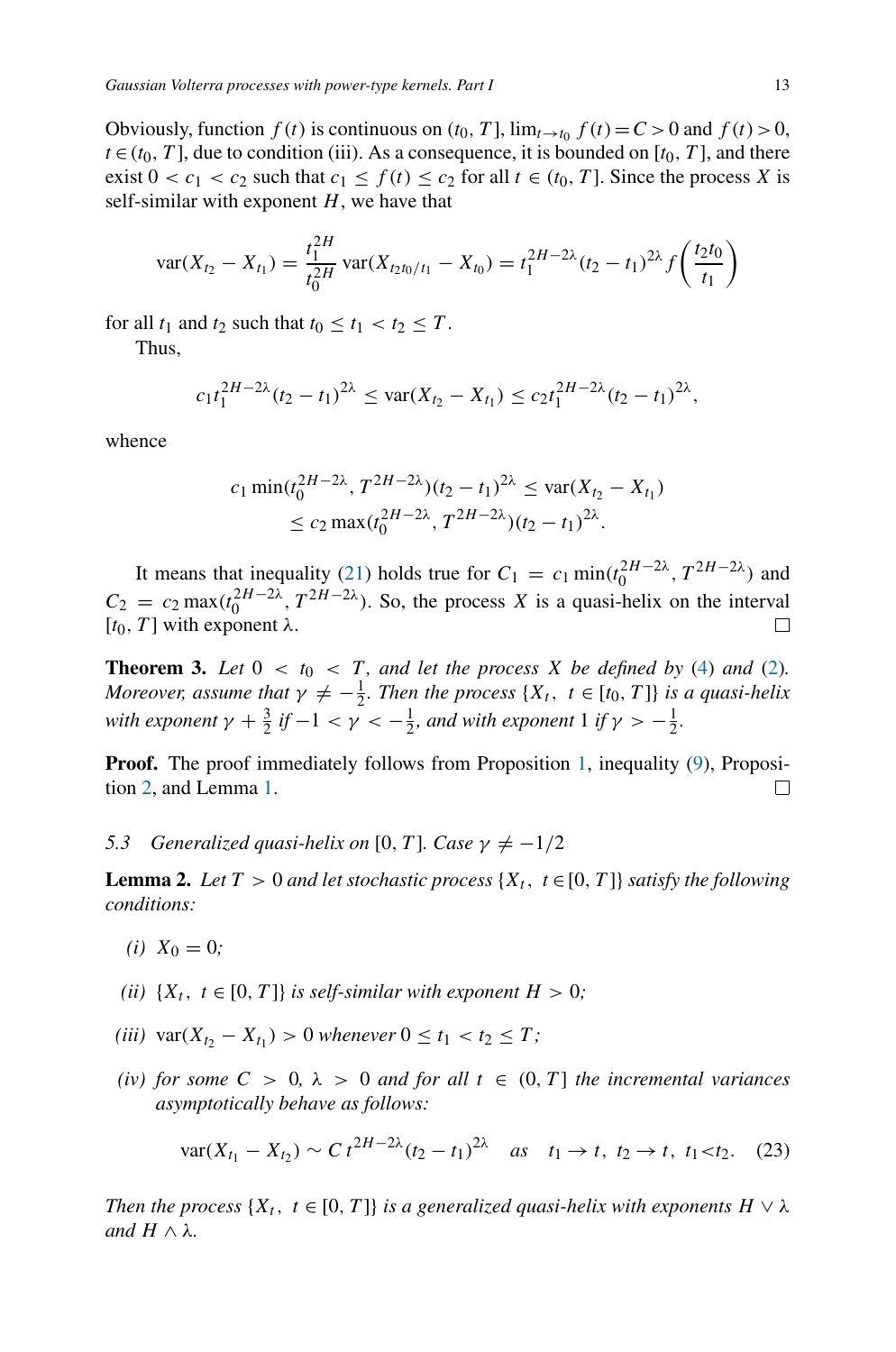**Proof.** The process  $\{X_t, t \in [0, T]\}$  is mean-square continuous. The continuity at point 0 follows from self-similarity with exponent  $H > 0$ , while the continuity on *(*0*, T* ] follows from [\(23\)](#page-12-0) with *λ >* 0.

Consider the function

$$
f(t) = \frac{\text{var}(X_T - X_t)}{(T - t)^{2\lambda}}, \qquad t \in [0, T).
$$

The function  $f(t)$  is continuous on [0, T),  $f(t) > 0$  on [0, T), and

$$
\lim_{t \to T} f(t) = CT^{2H-2\gamma} \in (0, \infty).
$$

As the consequence, there exist  $c_1 > 0$  and  $c_2$  such that  $c_1 \le f(t) \le c_2$  on [0, T).

Because of self-similarity, for any  $0 \le t_1 < t_2 \le T$ 

$$
\text{var}(X_{t_2}-X_{t_1})=\frac{t_2^{2H}}{T^{2H}}\,\text{var}(X_T-X_{t_1T/t_2})=t_2^{2H-2\lambda}T^{2\lambda-2H}(t_2-t_1)^{2\lambda}f\left(\frac{t_1T}{t_2}\right).
$$

Hence,

$$
c_1t_2^{2H-2\lambda}T^{2\lambda-2H}(t_2-t_1)^{2\lambda}\leq \text{var}(X_{t_2}-X_{t_1})\leq c_2t_2^{2H-2\lambda}T^{2\lambda-2H}(t_2-t_1)^{2\lambda}.
$$

In the following inequalities, we use that  $0 < t_2 - t_1 \le t_2 \le T$ , however the inequalities depend on the sign of  $2H - 2\lambda$ . If  $2H \le 2\lambda$ , then

$$
c_1(t_2 - t_1)^{2\lambda} \le \frac{c_1 T^{2\lambda - 2H} (t_2 - t_1)^{2\lambda}}{t_2^{2\lambda - 2H}} \le \text{var}(X_{t_2} - X_{t_1})
$$
  

$$
\le \frac{c_2 T^{2\lambda - 2H} (t_2 - t_1)^{2\lambda}}{t_2^{2\lambda - 2H}} \le c_2 T^{2\lambda - 2H} (t_2 - t_1)^{2H}.
$$

If  $2H$  > 2λ, then

$$
\frac{c_1(t_2 - t_1)^{2H}}{T^{2H - 2\lambda}} \le \frac{c_1 t_2^{2H - 2\lambda} (t_2 - t_1)^{2\lambda}}{T^{2H - 2\lambda}} \le \text{var}(X_{t_2} - X_{t_1})
$$

$$
\le \frac{c_2 t_2^{2H - 2\lambda} (t_2 - t_1)^{2\lambda}}{T^{2H - 2\lambda}} \le c_2 (t_2 - t_1)^{2\lambda},
$$

and the proof follows.

<span id="page-13-0"></span>**Theorem 4.** Let  $T > 0$ , and let the process  $X$  be defined by [\(4\)](#page-2-1) and [\(2\)](#page-1-1). Moreover, *assume that*  $\gamma \neq -\frac{1}{2}$ *. If*  $-1 < \gamma < -\frac{1}{2}$ *, then the process* {*X<sub>t</sub>*,  $t \in [0, T]$ } *is a generalized quasi-helix with exponents*  $(\gamma + \frac{3}{2}) \vee (\alpha + \beta + \gamma + \frac{3}{2})$  *and*  $(\gamma + \frac{3}{2}) \wedge (\alpha + \beta + \gamma + \frac{3}{2})$  $\beta + \gamma + \frac{3}{2}$ *). Otherwise, if*  $\gamma > -\frac{1}{2}$ *, then the process* {*X<sub>t</sub>*, *t* ∈ [0, *T*]} *is a generalized quasi-helix with exponents*  $1 \vee (\alpha + \beta + \gamma + \frac{3}{2})$  *and*  $1 \wedge (\alpha + \beta + \gamma + \frac{3}{2})$ *.* 

**Proof.** Theorem [4](#page-13-0) follows immediately from Propositions [1](#page-4-1) and [2,](#page-5-4) inequality [\(9\)](#page-5-1) and Lemma [2.](#page-12-1) $\Box$ 

$$
\square
$$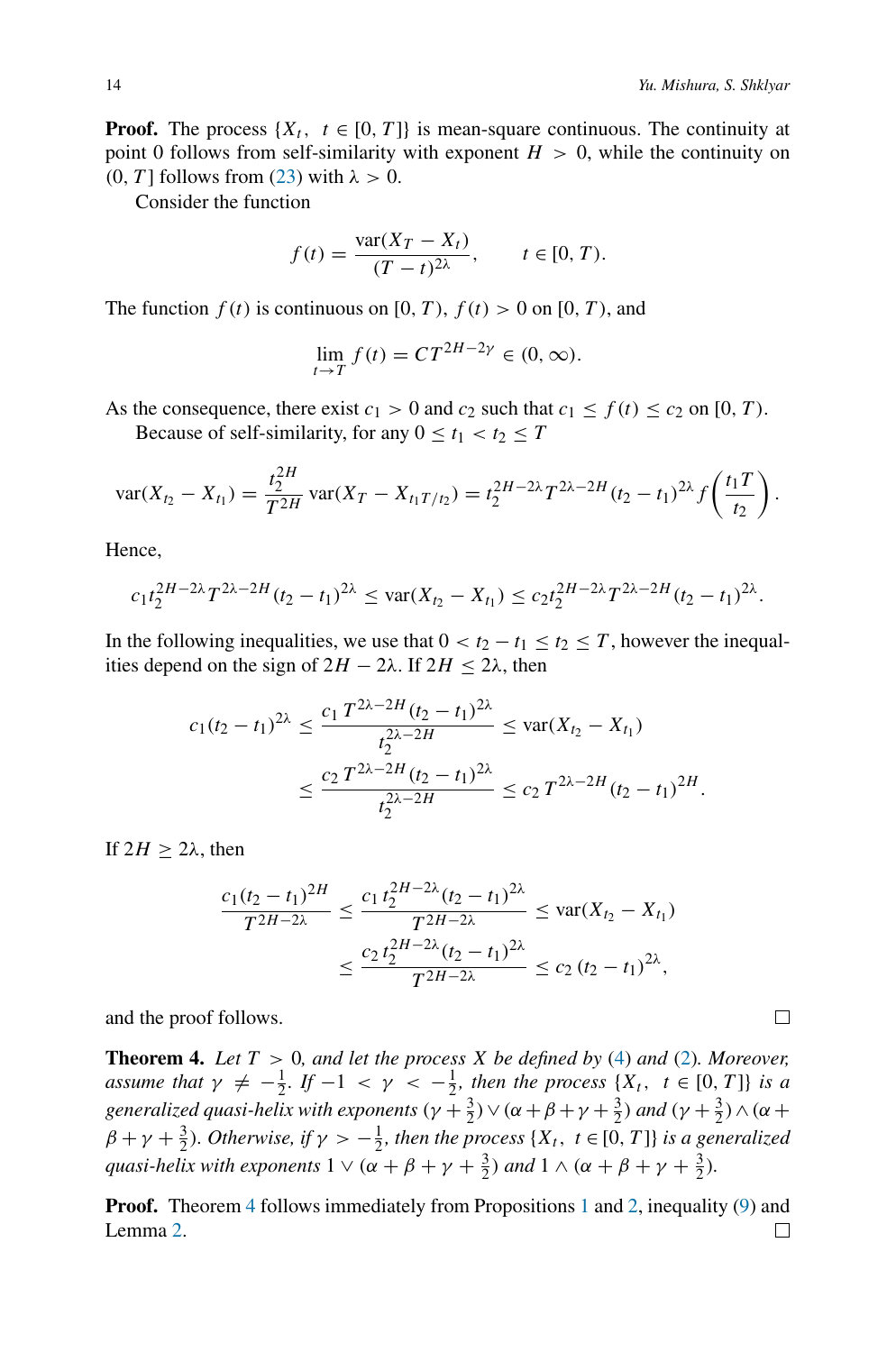If a self-similar process is a quasi-helix on  $[0, T]$ , then the exponents in the self-similarity condition and in the quasi-helix condition must be the same. If for some  $t_0 \in [0, T]$  the variances of a quasi-helix satisfy the relation var $(X_{t_1} - X_{t_2}) \sim$ *C(t*<sub>0</sub>) ( $t_2 - t_1$ )<sup>2 $\lambda$ </sup> as  $t_1 \to t_0$ ,  $t_2 \to t_0$ ,  $t_1 < t_2$  for some  $C(t_0) > 0$  and  $\lambda > 0$ , then the exponent in the quasi-helix condition must be equal to  $\lambda$ . If the variances of a stochastic process satisfy the relation given in the second case in Proposition [2](#page-5-4) (for  $\gamma = -\frac{1}{2}$ ), then the process cannot be quasi-helix. This proves the necessity condition in the following corollary. The sufficiency follows from Theorems [3](#page-12-2) and [4.](#page-13-0)

<span id="page-14-1"></span>**Corollary 1.** Let  $0 < t_0 < T$ , and let the process *X* be defined by [\(4\)](#page-2-1) and [\(2\)](#page-1-1). The *process X is a quasi-helix on* [*t*<sub>0</sub>*, T*] *if and only if*  $\gamma \neq -\frac{1}{2}$ *. The process X is a quasi-helix on* [0*, T* ] *in (and only in) two cases:*

- *• if* −1 <  $\lambda$  < − $\frac{1}{2}$  *and*  $\alpha + \beta = 0$ *, or* • *if*  $\lambda > -\frac{1}{2}$  *and*  $\alpha + \beta + \gamma = -\frac{1}{2}$ *.*
- *5.4 Generalized quasi-helix on* [0, *T*]. The bordering case  $\gamma = -\frac{1}{2}$

<span id="page-14-0"></span>**Theorem 5.** *Let*  $0 < t_0 < T$ *, and let the process X be defined by* [\(4\)](#page-2-1) *and* [\(2\)](#page-1-1) *with* 

<span id="page-14-2"></span>
$$
\alpha > -\frac{1}{2}
$$
,  $\alpha + \beta > -1$ , and  $\gamma = -\frac{1}{2}$ . (24)

*Then the following holds true:*

- *1. For any*  $\lambda \in (0, 1)$  *the process*  $\{X_t, t \in [t_0, T]\}$  *is a generalized quasi-helix with exponents* 1 *and λ.*
- *2. If*  $\alpha + \beta < 0$ , then the process  $\{X_t, t \in [0, T]\}$  is a generalized quasi-helix *with exponents* 1 *and*  $\alpha + \beta + 1$ *.*
- *3.* If  $\alpha + \beta \geq 0$ , then for any  $\lambda \in (0, 1)$  the process  $\{X_t, t \in [0, T]\}$  is a *generalized quasi-helix with exponents*  $\alpha + \beta + 1$  *and*  $\lambda$ *.*

**Proof.** We divide the proof into five parts. First, we obtain the lower and upper bounds for var $(X_{t_2} - X_{t_1})$ . Then we subsequently prove the three statements of the theorem.

To start with, the process *X* is self-similar with the exponent  $\alpha + \beta + \gamma + \frac{3}{2}$  $\alpha + \beta + 1 > 0$ . It is square-continuous on [0, *T*]. Denote

$$
f_{\lambda}(t) = \frac{\text{var}(X_T - X_t)}{(T - t)^{2\lambda}}, \qquad t \in [0, T).
$$

Here we assume  $\lambda \in \mathbb{R}$ . The function  $f_{\lambda}$  is continuous on [0, T),  $f_{\lambda}(t) > 0$  for all *t* ∈ [0, *T*) and  $f_{\lambda}(t) \sim T^{2\alpha + 2\beta} (T - t)^{2 - 2\lambda} (\ln(T) - \ln(T - t))$  as  $t \to T$ , due to Proposition [2.](#page-5-4)

(i) Lower bound. Let's apply function  $f_{\lambda}$  with  $\lambda = 1$ . In this case

$$
f_1(t) = \frac{\text{var}(X_T - X_t)}{(T - t)^2}, \qquad t \in [0, T),
$$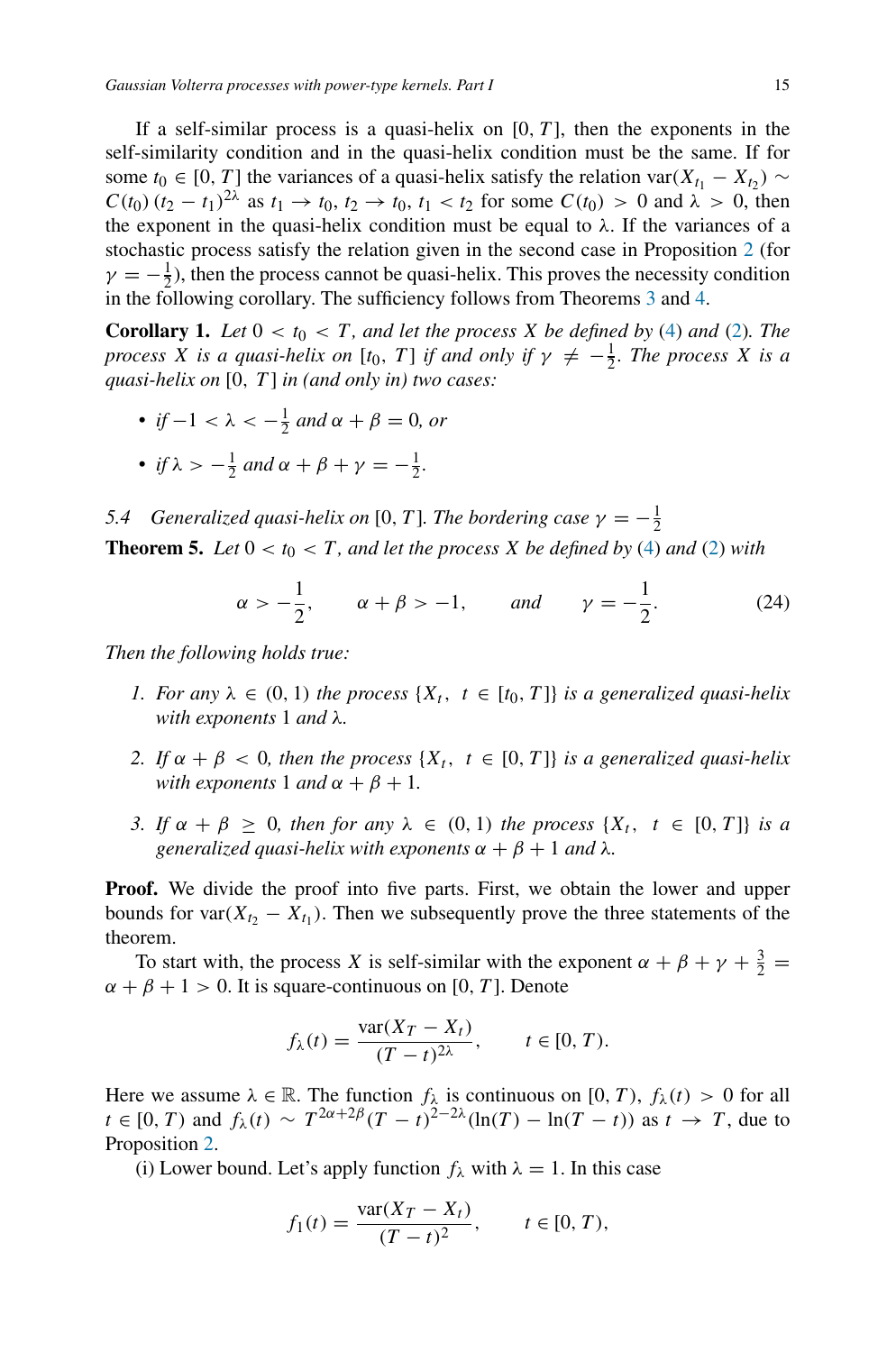$$
f_1(t) \sim T^{2\alpha+2\beta}(\ln(T) - \ln(T - t))
$$
 as  $t \to T$ ,  
\n
$$
\lim_{t \to T} f_1(t) = +\infty.
$$

Together with continuity and positivity of function  $f_1$  on  $[0, T)$  this implies that for some  $c_1 > 0$ 

$$
\forall t \in [0, T) : f_1(t) > c_1.
$$

Furthermore, self-similarity of *X* implies that

$$
\begin{split} \text{var}(X_{t_2} - X_{t_1}) &= \frac{t_2^{2\alpha + 2\beta + 2}}{T^{2\alpha + 2\beta + 2}} \, \text{var}(X_T - X_{t_1 T/t_2}) \\ &= \frac{t_2^{2\alpha + 2\beta} (t_2 - t_1)^2}{T^{2\alpha + 2\beta}} f_1 \left(\frac{t_1 T}{t_2}\right) \ge \frac{c_1 \, t_2^{2\alpha + 2\beta} (t_2 - t_1)^2}{T^{2\alpha + 2\beta}}. \end{split}
$$

If  $\alpha + \beta < 0$ , then

<span id="page-15-0"></span>
$$
var(X_{t_2} - X_{t_1}) \ge c_1 (t_2 - t_1)^2
$$
\n(25)

for all  $t_1$  and  $t_2$  such that  $0 \le t_1 < t_2 \le T$ .

If  $\alpha + \beta \geq 0$ , then

<span id="page-15-1"></span>
$$
\text{var}(X_{t_2} - X_{t_1}) \ge \frac{c_1 t_0^{2\alpha + 2\beta} (t_2 - t_1)^2}{T^{2\alpha + 2\beta}}
$$
 (26)

for all  $0 < t_0 \le t_1 < t_2 \le T$ , and

<span id="page-15-2"></span>
$$
var(X_{t_2} - X_{t_1}) \ge \frac{c_1(t_2 - t_1)^{2\alpha + 2\beta + 2}}{T^{2\alpha + 2\beta}}
$$
 (27)

for all  $0 \le t_1 < t_2 \le T$ .

(ii) Upper bound. Let  $\lambda \in (0, 1)$ . Then, as  $2 - 2\lambda > 0$ ,

$$
\lim_{t \to T} f_{\lambda}(t) = 0.
$$

With continuity of  $f_\lambda$  on [0, T), this implies that the function  $f_\lambda$  is bounded on [0, T). Thus, for some finite  $c_2(\lambda)$ ,

$$
\forall t \in [0, T) : f_{\lambda}(t) \leq c_2(\lambda).
$$

Furthermore,

$$
\begin{split} \text{var}(X_{t_2} - X_{t_1}) &= \frac{t_2^{2\alpha + 2\beta + 2}}{T^{2\alpha + 2\beta + 2}} \text{var}(X_T - X_{t_1 T/t_2}) \\ &= \frac{t_2^{2\alpha + 2\beta + 2 - 2\lambda} (t_2 - t_1)^{2\lambda}}{T^{2\alpha + 2\beta + 2 - 2\lambda}} f_\lambda \left(\frac{t_1 T}{t_2}\right) \le \frac{c_2(\lambda) \, t_2^{2\alpha + 2\beta + 2 - 2\lambda} (t_2 - t_1)^{2\lambda}}{T^{2\alpha + 2\beta + 2 - 2\lambda}}. \end{split}
$$

Obviously,

$$
\max_{t_2 \in [t_0, T]} t_2^{2\alpha + 2\beta + 2 - 2\lambda} = \max(t_0^{2\alpha + 2\beta + 2 - 2\lambda}, T^{2\alpha + 2\beta + 2 - 2\lambda}).
$$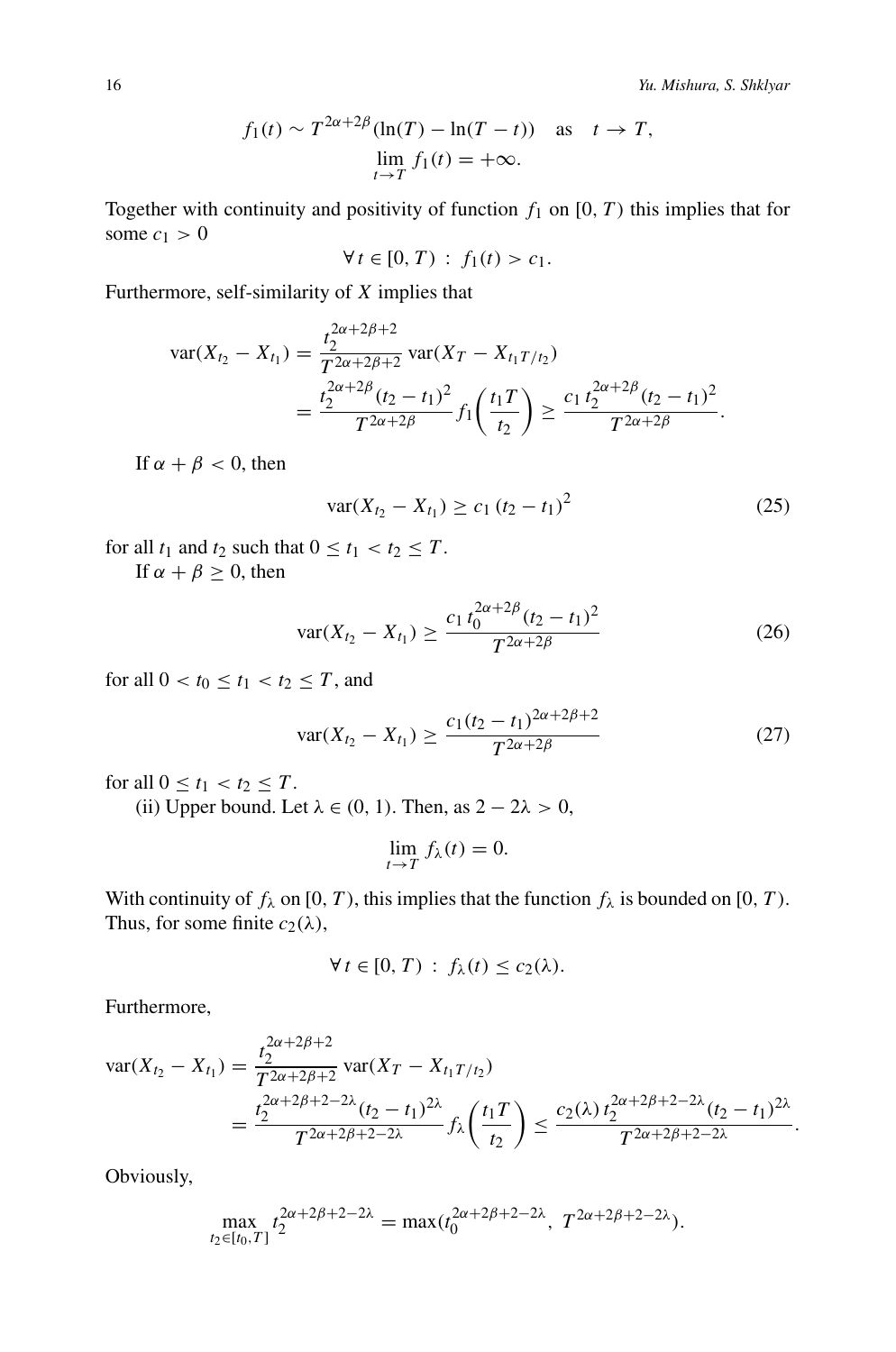Thus,

<span id="page-16-0"></span>
$$
\text{var}(X_{t_2} - X_{t_1}) \le c_2(\lambda) \, \max\!\left(\frac{t_0^{2\alpha + 2\beta + 2 - 2\lambda}}{T^{2\alpha + 2\beta + 2 - 2\lambda}}, \, 1\right) (t_2 - t_1)^{2\lambda} \tag{28}
$$

for all  $t_1$  and  $t_2$  such that  $t_0 \le t_1 < t_2 \le T$ .

If  $\lambda \leq \alpha + \beta + 1$  in addition to  $\lambda \in (0, 1)$ , then

<span id="page-16-1"></span>
$$
var(X_{t_2} - X_{t_1}) \le c_2(\lambda) (t_2 - t_1)^{2\lambda}
$$
 (29)

for all  $t_1$  and  $t_2$  such that  $0 \le t_1 < t_2 \le T$ .

(iii) Proof of statement 1. Let  $\lambda \in (0, 1)$ . If  $\alpha + \beta < 0$ , then, due to [\(25\)](#page-15-0) and [\(28\)](#page-16-0),

$$
c_1(t_2-t_1)^2 \leq \text{var}(X_{t_2}-X_{t_1}) \leq c_2(\lambda) \max\left(\frac{t_0^{2\alpha+2\beta+2-2\lambda}}{T^{2\alpha+2\beta+2-2\lambda}}, 1\right) (t_2-t_1)^{2\lambda}.
$$

If  $\alpha + \beta \ge 0$  (and, as a consequence,  $\lambda < \alpha + \beta + 1$ ), then, due to [\(26\)](#page-15-1) and [\(29\)](#page-16-1),

$$
\frac{c_1 t_0^{2\alpha+2\beta} (t_2 - t_1)^2}{T^{2\alpha+2\beta}} \le \text{var}(X_{t_2} - X_{t_1}) \le c_2(\lambda) (t_2 - t_1)^{2\lambda}
$$

for all  $t_1$  and  $t_2$  such that  $t_0 \leq t_1 < t_2 \leq T$ .

In either case, the process  $\{X_t, t \in [t_0, T]\}$  is a generalized quasi-helix with exponents 1 and *λ*.

(iv) Proof of statement 2. Let  $\alpha + \beta < 0$ . Denote the self-similarity exponent by *λ*:  $\lambda = \alpha + \beta + 1$ . Then  $\lambda \in (0, 1)$ . The condition  $\lambda \leq \alpha + \beta + 1$  of [\(29\)](#page-16-1) is also satisfied.

Due to [\(25\)](#page-15-0) and [\(29\)](#page-16-1),

$$
c_1 (t_2 - t_1)^2 \leq \text{var}(X_{t_2} - X_{t_1}) \leq c_2(\lambda) (t_2 - t_1)^{2\lambda}
$$

for all  $t_1$  and  $t_2$  such that  $0 \le t_1 < t_2 \le T$ . Thus, the process  $\{X_t, t \in [0, T]\}$  is a generalized quasi-helix with exponents 1 and  $\lambda$ . We recall that  $\lambda = \alpha + \beta + 1$ .

(v) Proof of statement 3. Let  $\alpha + \beta \geq 0$  and  $\lambda \in (0, 1)$ . Then the assumption  $\lambda \le \alpha + \beta + 1$  of [\(29\)](#page-16-1) is satisfied. Due to [\(27\)](#page-15-2) and (29),

$$
\frac{c_1(t_2-t_1)^{2\alpha+2\beta+2}}{T^{2\alpha+2\beta}} \leq \text{var}(X_{t_2}-X_{t_1}) \leq c_2(\lambda) (t_2-t_1)^{2\lambda}
$$

for all  $t_1$  and  $t_2$  such that  $0 \le t_1 < t_2 \le T$ . Thus, the process  $\{X_t, t \in [0, T]\}$  is a generalized quasi-helix with exponents  $\alpha + \beta + 1$  and  $\lambda$ .  $\Box$ 

The following corollary to Theorem [5](#page-14-0) is complimentary to Corollary [1.](#page-14-1)

**Corollary 2.** Let  $0 < t_0 < T$ . Process X defined by [\(4\)](#page-2-1) and [\(24\)](#page-14-2) is a pseudo*quasihelix on the interval* [ $t_0$ *, T*] *with exponent* 1*. If, in addition,*  $\alpha + \beta = 0$ *, then X is a pseudo-quasihelix on the entire interval* [0*, T* ]*.*

Quasi-helix, pseudo-quasihelix and generalized quasi-helix conditions for the process *X* defined by [\(1\)](#page-1-0) and [\(2\)](#page-1-1) are summarized in Table [2.](#page-17-1)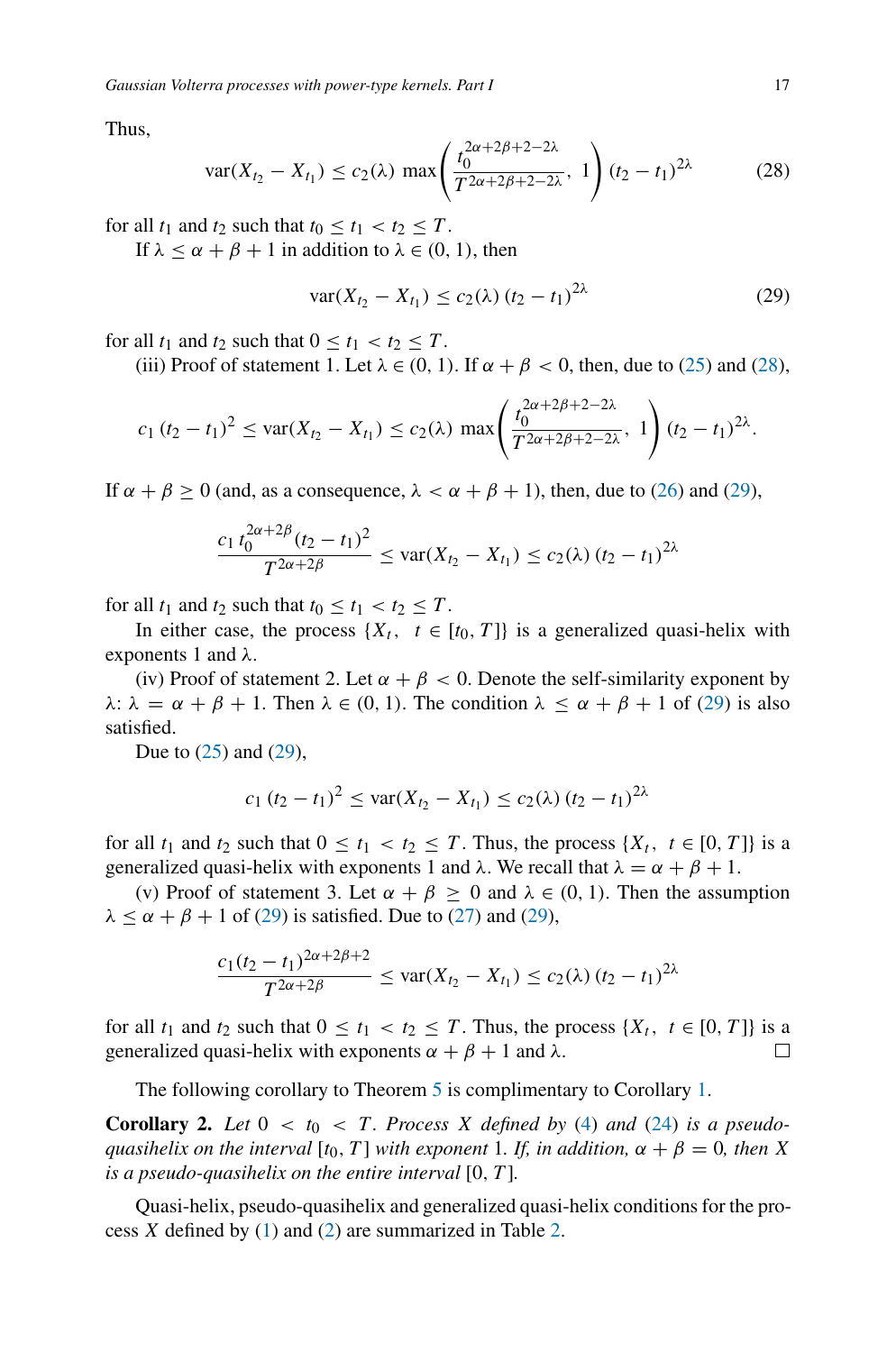|  |  |  | Table 2. Summary of quasi-helix properties |  |
|--|--|--|--------------------------------------------|--|
|--|--|--|--------------------------------------------|--|

<span id="page-17-1"></span>

|                           | The process $X$ is                                                                                                                  |                            |
|---------------------------|-------------------------------------------------------------------------------------------------------------------------------------|----------------------------|
|                           | $X_t = \int_0^t s^{\alpha} \int_s^t u^{\beta} (u-s)^{\gamma} du dW_s,$                                                              |                            |
|                           | $\alpha > -\frac{1}{2}$ , $\gamma > -1$ , $\alpha + \beta + \gamma > -\frac{3}{2}$ .                                                |                            |
| The process $X$ satisfies | on the interval $[0, T]$                                                                                                            | on any interval $[t_0, T]$ |
| quasi-helix               | if and only if                                                                                                                      | $\gamma \neq -\frac{1}{2}$ |
|                           | $\gamma < -\frac{1}{2}$ and $\alpha + \beta = 0$ , or                                                                               |                            |
|                           | $\gamma > -\frac{1}{2}$ and $\alpha + \beta + \gamma = -\frac{1}{2}$ .                                                              |                            |
| pseudo-quasihelix         | $\gamma \leq -\frac{1}{2}$ and $\alpha + \beta = 0$ , or                                                                            | always                     |
|                           | $\gamma \geq -\frac{1}{2}$ and $\alpha + \beta + \gamma = -\frac{1}{2}$ .                                                           |                            |
| generalized quasi-helix   | always                                                                                                                              | always                     |
|                           | Here $0 < t_0 < T$ The entry "always" means "always whenever $\alpha > -\frac{1}{2}$ $y > -1$ $\alpha + \beta + y > -\frac{3}{2}$ " |                            |

Here  $0 < t_0 < T$ . The entry "always" means "always whenever  $\alpha >$  $\frac{1}{2}$ ,  $\gamma > -1$ ,  $\alpha + \beta + \gamma > -\frac{3}{2}$ ."

| The exponents in the generalized quasi-helix condition: |  |  |  |  |
|---------------------------------------------------------|--|--|--|--|
|---------------------------------------------------------|--|--|--|--|

|                                                                              | the exponents in the generalized quasi-helix condition             |                                |  |
|------------------------------------------------------------------------------|--------------------------------------------------------------------|--------------------------------|--|
|                                                                              | on the interval $[0, T]$ are                                       | on any interval $[t_0, T]$ are |  |
| If $\gamma < -\frac{1}{2}$ and $\alpha + \beta \leq 0$ ,                     | $\gamma + \frac{3}{2}$ and $\alpha + \beta + \gamma + \frac{3}{2}$ | $y + \frac{3}{2}$              |  |
| If $\gamma < -\frac{1}{2}$ and $\alpha + \beta \ge 0$ ,                      | $\alpha+\beta+\gamma+\frac{3}{2}$ and $\gamma+\frac{3}{2}$         | $y + \frac{3}{2}$              |  |
| If $\gamma = -\frac{1}{2}$ and $\alpha + \beta < 0$ ,                        | 1 and $\alpha + \beta + 1$                                         | 1 and $1-\epsilon$             |  |
| If $\gamma = -\frac{1}{2}$ and $\alpha + \beta \ge 0$ ,                      | $\alpha + \beta + 1$ and $1 - \epsilon$                            | 1 and $1-\epsilon$             |  |
| If $\gamma > -\frac{1}{2}$ and $\alpha + \beta + \gamma \leq -\frac{1}{2}$ , | 1 and $\alpha + \beta + \gamma + \frac{3}{2}$                      |                                |  |
| If $\gamma > -\frac{1}{2}$ and $\alpha + \beta + \gamma \ge -\frac{1}{2}$ ,  | $\alpha+\beta+\gamma+\frac{3}{2}$ and 1                            |                                |  |

If only one number is in the cell, then the process is a quasi-helix. In that case, the exponents in both sides of the generalized quasi-helix condition are equal. The number 1– $\epsilon$  means that the upper bound in the generalized quasi-helix condition " $\exists C_2 \forall t_1 \forall t_2 : \text{var}(X_{t_2} - X_{t_1}) \leq C_2 (t_2 - t_1)^{2\lambda}$ " holds true for all  $λ ∈ (0, 1)$ .

## <span id="page-17-0"></span>**6 Hölder property**

The Hölder property for stochastic processes follows from generalized quasi-helix property. Indeed, it is well-known that Gaussian process  $\{X_t, t \in [t_0, T]\}$  satisfying for some  $\lambda_0 > 0$  the assumption

$$
\forall \lambda \in (0, \lambda_0) \ \exists \ C(\lambda) \ \forall t_1 \in [t_0, T] \ \forall t_2 \in [t_0, T] : \ \text{var}(X_{t_2} - X_{t_1}) \leq C(\lambda) \ |t_2 - t_1|^{2\lambda},
$$

has a modification  $\widetilde{X}$  whose paths are Hölder up to order  $\lambda_0$ , that is,

$$
\forall \lambda \in (0, \lambda_0) \ \exists \ C(\lambda, \omega) \ \forall t_1 \in [t_0, T] \ \forall t_2 \in [t_0, T] : |\widetilde{X}_{t_2} - \widetilde{X}_{t_1}| \le C(\lambda, \omega) \ |t_2 - t_1|^{\lambda}.
$$

As a consequence, a stochastic process satisfying quasi-helix or pseudo-quasihelix condition with exponent  $\lambda$  also has a modification that is Hölder up to order  $\lambda$ . A stochastic process that satisfies the generalized quasi-helix condition with exponents *λ*<sup>1</sup> and *λ*<sup>2</sup> *< λ*<sup>1</sup> also has a modification that is Hölder up to order *λ*2.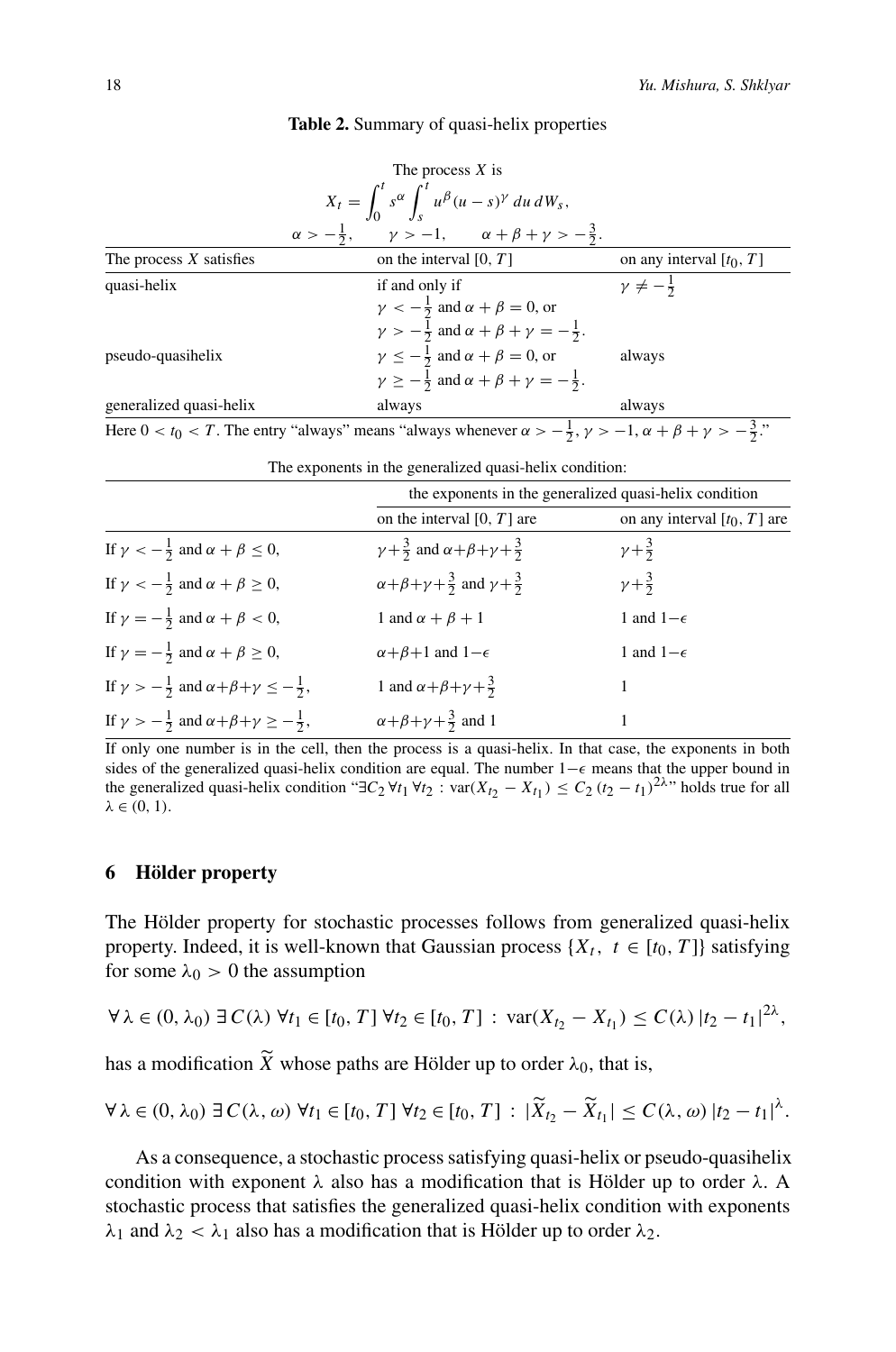<span id="page-18-0"></span>**Theorem 6.** *Let*  $0 < t_0 < T$ *, and let the process X be defined by* [\(4\)](#page-2-1) *and* [\(2\)](#page-1-1)*.* 

*(i) The process*  $\{X_t, t \in [t_0, T]\}$  *has a continuous modification that satisfies the Hölder condition up to order*  $\min(\gamma + \frac{3}{2}, 1)$ .

*(ii) The process*  $\{X_t, t \in [0, T]\}$  *has a continuous modification that is Hölder up to order*  $\min(\alpha + \beta + \gamma + \frac{3}{2}, \gamma + \frac{3}{2}, 1).$ 

**Proof.** The Hölder condition follows from the results of Section [5](#page-11-0) presented in Theorems [3,](#page-12-2) [4](#page-13-0) and [5](#page-14-0) and summarized in Table [2.](#page-17-1)  $\Box$ 

*Remark* 3*.* According to Proposition [2,](#page-5-4) the process *X* defined by [\(4\)](#page-2-1) and [\(2\)](#page-1-1) does not admit the bound var $(X_{t_2} - X_{t_1}) < C |t_2 - t_1|^{2\lambda}$  for any  $\lambda > \min(\gamma + \frac{3}{2}, 1)$ . Hence, according to  $[2,$  Theorem 1], the process  $X$  cannot be Hölder of order greater than  $\min(\gamma + \frac{3}{2}, 1).$ 

The process *X* is self-similar with exponent  $H = \alpha + \beta + \gamma + \frac{3}{2}$ , whence var $(X_t X_0$ ) =  $C t^{2H}$  for some constant  $C > 0$ . Hence, according to [\[2](#page-25-2), Theorem 1], the process *X* cannot satisfy the Hölder condition of order greater than *H* on the interval [0*, T* ].

Thus, the process *X* cannot satisfy the Hölder condition of order greater than specified in Theorem [6.](#page-18-0)

<span id="page-18-1"></span>**Lemma 3.** Let the process  $\{X_t, t \in [0, T]\}$  satisfy conditions

- *(i) X is Gaussian with zero mean;*
- *(ii) X* is self-similar with exponent  $H > 0$ ;
- *(iii) incremental variances of X satisfy the inequality*

<span id="page-18-2"></span>
$$
\exists \lambda_0 > 0 \ \exists C_0 < \infty \ \forall t_1, t_2 \in [0, T]: \ \text{var}(X_{t_1} - X_{t_2}) \le C_0 \ |t_2 - t_1|^{2\lambda_0}.\tag{30}
$$

*Then X* has a modification  $\widetilde{X}$  whose paths are Hölder up to order H at point 0:

<span id="page-18-3"></span>
$$
\forall \lambda \in (0, H) \; \exists C_1 = C_1(\lambda, \omega) < \infty, \; a.s. \; \forall t \in [0, T] \; : \; |\widetilde{X}_t - \widetilde{X}_0| \le C_1 \, t^{\lambda}. \tag{31}
$$

*Remark* 4*.* Note that in Lemma [3](#page-18-1) we formulated the Hölder condition at a single point. The exponent in the Hölder condition at a single point may exceed 1, while the exponent in the Hölder condition on an interval does not exceed 1 unless the function or process is constant at that interval.

**Proof of Lemma [3.](#page-18-1)** The process *X* is mean-square continuous, and  $X_0 = 0$  almost surely. The variance of *X* is a power function:  $var(X_t) = var(X_t - X_0) = Ct^{2H}$  for some *C* ≥ 0. Let us take the constants  $\lambda_0$  and *C*<sub>0</sub> from [\(30\)](#page-18-2). Since  $Ct^{2H} = \text{var}(X_t X_0$ )  $\leq C_0 t^{2\lambda_0}$  for all  $t \in [0, T]$ , the exponents *H* and  $\lambda_0$  satisfy the inequality  $0 < \lambda_0 \leq H$ . (Moreover, with view of Remark [2,](#page-11-4)  $0 < \lambda_0 \leq \min(1, H)$ .)

Consider the stochastic process  $Y = \{Y_s, s \in [0, T^{H/\lambda_0}]\}$  with  $Y_s = X_{s^{\lambda_0/H}}$ . For all  $s_1$  and  $s_2$  such that  $0 \le s_1 < s_2 \le T^{H/\lambda_0}$ , the incremental variances of  $\overrightarrow{Y}$  are

$$
var(Y_{s_2} - Y_{s_1}) = var(X_{s_2^{\lambda_0/H}} - X_{s_1^{\lambda_0/H}})
$$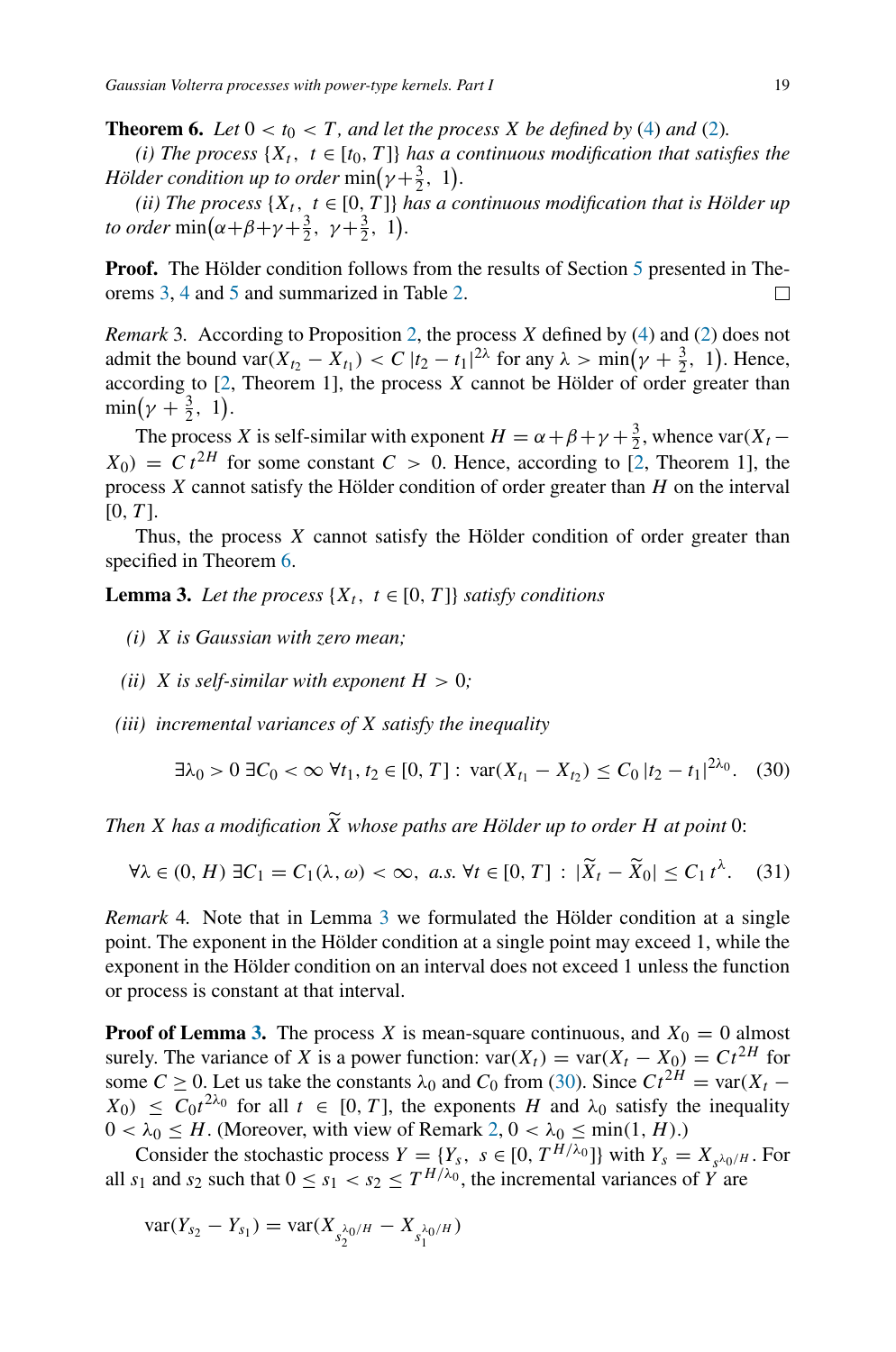20 *Yu. Mishura, S. Shklyar*

$$
= \left(\frac{s_2^{\lambda_0/H}}{T}\right)^{2H} \text{var}(X_T - X_{Ts_1^{\lambda_0/H} s_2^{-\lambda_0/H}}) \leq \frac{C_0 s_2^{2\lambda_0}}{T^{2H}} \left(T - \frac{Ts_1^{\lambda_0/H}}{s_2^{\lambda_0/H}}\right)^{2\lambda_0}.
$$

With  $0 \leq \frac{s_1}{s_2}$  $\frac{s_1}{s_2}$  < 1, the inequality  $0 < \frac{\lambda_0}{H} \le 1$  implies  $\left(\frac{s_1}{s_2}\right)$  $\int^{\lambda_0/H} \geq \frac{s_1}{s}$  $\frac{1}{s_2}$ . Hence,

$$
T-\frac{T s_1^{\lambda_0/H}}{s_2^{\lambda_0/H}}\leq T-\frac{T s_1}{s_2},
$$

and

$$
\text{var}(Y_{s_2}-Y_{s_1})\leq \frac{C_0s_2^{2\lambda_0}}{T^{2H}}\left(T-\frac{T s_1}{s_2}\right)^{2\lambda_0}=\frac{C_0 (s_2-s_1)^{2\lambda_0}}{T^{2H-2\lambda_0}}.
$$

Therefore *Y* has a modification *Y* whose paths are Hölder up to order *λ*0:

$$
\forall \theta \in (0, \lambda_0) \exists C_2 = C_2(\theta, \omega) < \infty \text{ a.s., } \forall s_1, s_2 \in [0, T^{H/\lambda_0}]:
$$
\n
$$
|\widetilde{Y}_{s_2} - \widetilde{Y}_{s_1}| \le C_2 |s_2 - s_1|^\theta.
$$

The process  $\tilde{X} = \{X_t, t \in [0, T]\}$  with  $\tilde{X}_t = \tilde{Y}_t \tilde{H}/\lambda_0$  is a modification of the process *X*. Then

$$
\forall \theta \in (0, \lambda_0) \ \forall s_1, s_2 \in [0, T^{H/\lambda_0}] : |\widetilde{X}_{s_2^{\lambda_0/H}} - \widetilde{X}_{s_1^{\lambda_0/H}}| \le C_2 |s_2 - s_1|^{\theta},
$$

whence

 $∀θ ∈ (0, λ₀) ∇s ∈ [0, T<sup>H/λ₀</sup>] : |X̄<sub>s<sup>λ₀</sup>/H − X̂<sub>0</sub>| ≤ C<sub>2</sub> s<sup>θ</sup></sub>$ . Substituting  $s = t^{H/\lambda_0}$  and  $\theta = \lambda \lambda_0 / H$  for  $\lambda \in (0, H)$ , we obtain [\(31\)](#page-18-3).

 $\Box$ 

The next result is an immediate consequence of Lemma [3.](#page-18-1) Self-similarity of *X* is established in Proposition [1.](#page-4-1)

**Theorem 7.** *Let the process X be defined by* [\(4\)](#page-2-1) *and* [\(2\)](#page-1-1)*. Then X has a modification whose paths satisfy the Hölder condition up to order*  $\alpha + \beta + \gamma + \frac{3}{2}$  *at point* 0:

$$
\forall \lambda \in \left(0, \ \alpha + \beta + \gamma + \frac{3}{2}\right) \exists C = C(\lambda, \omega) < \infty \ a.s. \ \forall t \in [0, T] : |\widetilde{X}_t - \widetilde{X}_0| \le C \ t^{\lambda},
$$
\nwhere C is an a.s. finite random variable.

## <span id="page-19-0"></span>**A Appendix**

## *A.1 Some inference for power integrals*

<span id="page-19-1"></span>**Lemma 4.** *Let*  $\beta \in \mathbb{R}$ *,*  $\gamma > -1$  *and*  $t > 0$ *. Then the asymptotic behavior of the integral*  $\int_s^t u^{\beta} (u - s)^{\gamma} du$  *as*  $s \to 0 + is$ 

(i) 
$$
\int_{s}^{t} u^{\beta} (u-s)^{\gamma} du \sim s^{\beta+\gamma+1} B(\gamma+1, -\beta-\gamma-1) \quad \text{if} \quad \beta+\gamma < -1,
$$

(ii) 
$$
\int_{s}^{t} u^{\beta} (u-s)^{\gamma} du \sim \ln(t/s) \quad \text{if} \quad \beta + \gamma = -1,
$$

(iii) 
$$
\int_{s}^{t} u^{\beta}(u-s)^{\gamma} du \rightarrow \frac{t^{\beta+\gamma+1}}{\beta+\gamma+1} \quad \text{if} \quad \beta+\gamma>-1.
$$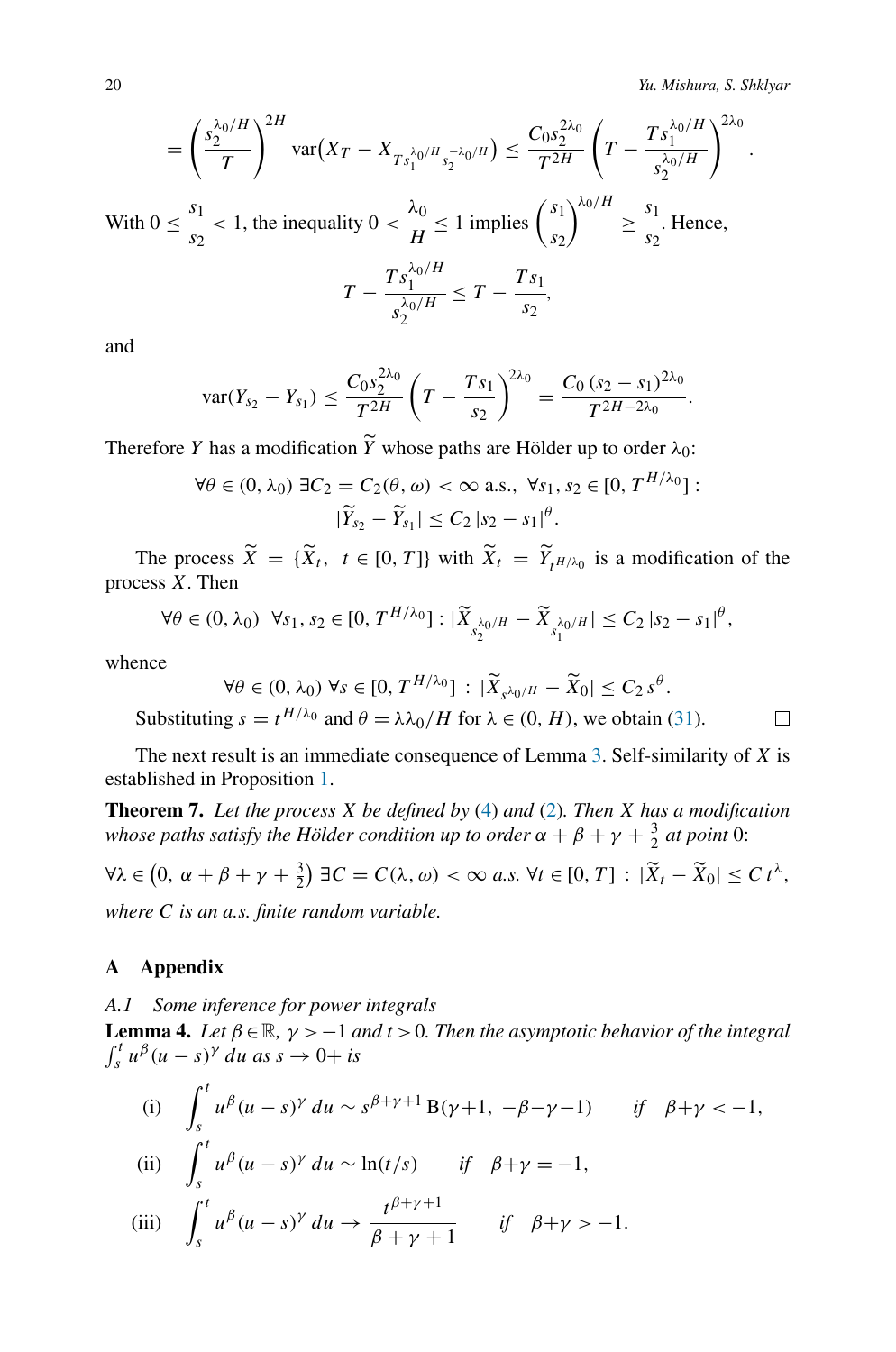**Proof.** By [\[7](#page-25-5), Lemma 2.2(ii)],

$$
\int_{s}^{t} u^{\beta} (u - s)^{\gamma} du = s^{\beta + \gamma + 1} \int_{1}^{t/s} v^{\beta} (v - 1)^{\gamma} dv
$$
  
=  $s^{\beta + \gamma + 1} \int_{0}^{1 - \frac{s}{t}} x^{\gamma} (1 - x)^{-\beta - \gamma - 2} dx.$  (32)

Case 1. If  $\beta + \gamma < -1$ , then  $-\beta - \gamma - 2 > -1$ ,

$$
\int_0^u x^{\gamma} (1 - x)^{-\beta - \gamma - 2} dx \to B(\gamma + 1, -\beta - \gamma - 1) \text{ as } u \to 1 -,
$$
  

$$
\int_s^t u^{\beta} (u - s)^{\gamma} du \sim s^{\beta + \gamma + 1} B(\gamma + 1, -\beta - \gamma - 1) \text{ as } s \to 0+,
$$

as desired.

Case 2. Now suppose that  $\beta + \gamma = -1$ . Then [\(32\)](#page-20-0) comes into

<span id="page-20-0"></span>
$$
\int_{s}^{t} u^{\beta} (u-s)^{\gamma} du = \int_{0}^{1-\frac{s}{t}} \frac{x^{\gamma}}{1-x} dx.
$$

By substitution  $x = 1 - e^{-y}$  and  $y = z \ln(t/s)$ ,

$$
\int_0^{1-\frac{s}{t}} \frac{x^{\gamma}}{1-x} dx = \int_0^{\ln(t/s)} (1-e^{-y})^{\gamma} dy = \ln(t/s) \int_0^1 \left(1-\left(\frac{s}{t}\right)^z\right)^{\gamma} dz.
$$

Let us substantiate the convergence

<span id="page-20-1"></span>
$$
\lim_{s \to 0+} \int_0^1 \left(1 - \left(\frac{s}{t}\right)^z\right)^\gamma \, dz = \int_0^1 \lim_{s \to 0+} \left(1 - \left(\frac{s}{t}\right)^z\right)^\gamma \, dz = 1. \tag{33}
$$

The pre-limit integral  $\int_0^t (1 - s^z t^{-z})^{\gamma} dz$  is finite for all  $s \in (0, t)$ . The integral  $\int_0^1 dz$ on the right-hand side of [\(33\)](#page-20-1) is also finite. The integrand  $(1 - s^z t^{-z})^{\gamma}$  is monotone in *s* for all  $z \in (0, 1)$ . Hence, the convergence [\(33\)](#page-20-1) indeed holds true. Finally,

$$
\int_s^t u^{\beta} (u-s)^{\gamma} du = \ln(t/s) \int_0^1 \left(1 - \left(\frac{s}{t}\right)^z\right)^{\gamma} dz \sim \ln(t/s) \quad \text{as} \quad s \to 0+,
$$

as desired.

Case 3. Now suppose that  $\beta + \gamma > -1$ . If  $\gamma > 0$ , then the convergence

$$
\lim_{s \to 0+} \int_s^t u^{\beta} (u-s)^{\gamma} du = \int_0^t \lim_{s \to 0+} u^{\beta} (u-s)^{\gamma} du = \int_0^t u^{\beta+\gamma} du = \frac{t^{\beta+\gamma+1}}{\beta+\gamma+1}
$$

follows from the Lebesgue monotone convergence theorem. Otherwise, if −1*<γ* ≤0, then

$$
\lim_{s \to 0+} \int_s^t u^{\beta} (u-s)^{\gamma} du = \lim_{s \to 0+} \int_0^{t-s} (v+s)^{\beta} v^{\gamma} dv = \int_0^t \lim_{s \to 0+} (v+s)^{\beta} v^{\gamma} dv
$$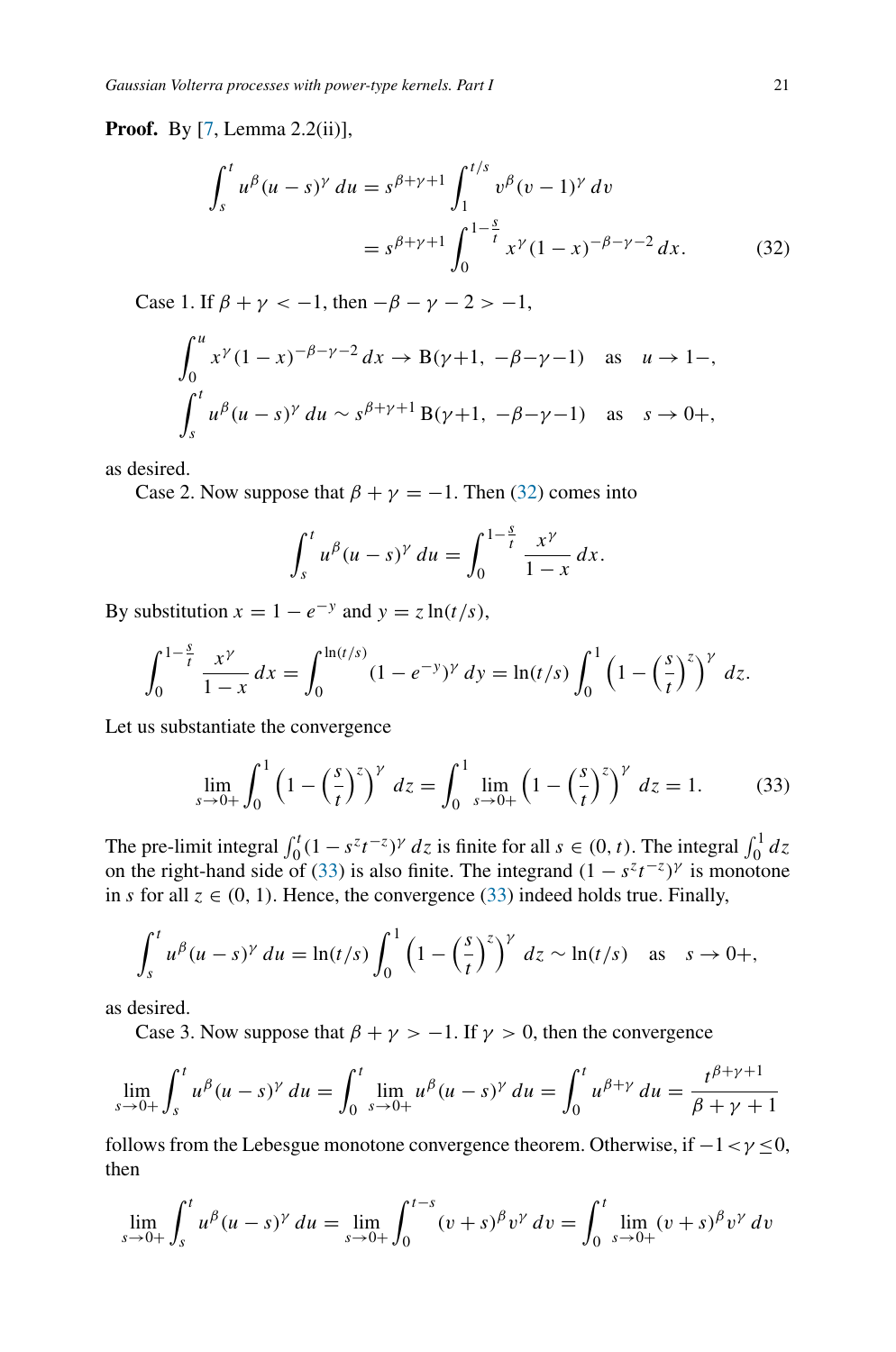*t*

$$
= \int_0^t v^{\beta+\gamma} dv = \frac{t^{\beta+\gamma+1}}{\beta+\gamma+1}
$$

due to the dominated convergence theorem. However, the dominant used depends on *β*:

$$
\text{if } \beta \le 0, \quad \text{then} \quad (v+s)^{\beta} v^{\gamma} \mathbf{1}_{(0,t-s]}(v) \le v^{\beta+\gamma} \quad \text{and} \quad \int_0^t v^{\beta+\gamma} \, dv < \infty;
$$
\n
$$
\text{if } \beta > 0, \quad \text{then} \quad (v+s)^{\beta} v^{\gamma} \mathbf{1}_{(0,t-s]}(v) \le t^{\beta} v^{\gamma} \quad \text{and} \quad \int_0^t t^{\beta} v^{\gamma} \, dv < \infty.
$$

In any case, there is the desired convergence.

<span id="page-21-0"></span>**Lemma 5.** *Let*  $t_0 > 0$ ,  $\alpha > -\frac{1}{2}$  *and*  $-1 < \gamma \le 0$ *. Then* 

<span id="page-21-3"></span>
$$
\lim_{\substack{(u,v)\to(t_0,t_0)\\u\le v}} \int_0^u (u^{2\alpha} - s^{2\alpha}) (u-s)^\gamma (v-s)^\gamma ds = \int_0^{t_0} (t_0^{2\alpha} - s^{2\alpha}) (t_0 - s)^{2\gamma} ds, \tag{34}
$$

*and this value is finite.*

**Proof.** In what follows, assume that  $\alpha \neq 0$ , otherwise both integrals equal zero. First, prove that the integral on the right-hand side is finite. Indeed, integrand  $(t_0^{2\alpha}$  –  $s^{2\alpha}$ )( $t_0$  –  $s$ )<sup>2</sup>*γ* is continuous on (0,  $t_0$ ), and its asymptotic behavior at endpoints is

$$
(t_0^{2\alpha} - s^{2\alpha})(t_0 - s)^{2\gamma} \sim -s^{2\alpha} t_0^{2\gamma} \text{ as } s \to 0 \text{ if } \alpha < 0,
$$
  

$$
(t_0^{2\alpha} - s^{2\alpha})(t_0 - s)^{2\gamma} \to t_0^{2\gamma + 2\gamma} \text{ as } s \to 0 \text{ if } \alpha > 0,
$$
  

$$
(t_0^{2\alpha} - s^{2\alpha})(t_0 - s)^{2\gamma} \sim 2\alpha (t_0 - s)^{2\gamma + 1} \text{ as } s \to t_0.
$$

As  $2\alpha$  > −1 and  $2\gamma$  + 1 > −1, the integral is finite. Moreover, by linear substitution,

$$
\int_0^u (u^{2\alpha} - s^{2\alpha})(u - s)^\gamma (v - s)^\gamma ds
$$
  
= 
$$
\frac{u^{2\alpha + 2\gamma + 1}}{t_0^{2\alpha + 2\gamma + 1}} \int_0^{t_0} (t_0^{2\alpha} - s^{2\alpha})(t_0 - s)^\gamma \left(\frac{vt_0}{u} - s\right)^\gamma ds.
$$
 (35)

Obviously,

<span id="page-21-2"></span><span id="page-21-1"></span>
$$
\frac{u^{2\alpha+2\gamma+1}}{t_0^{2\alpha+2\gamma+1}} \to 1 \quad \text{as} \quad u \to t_0,
$$

and for  $0 < s < t_0$  and  $u \le v$ 

$$
\left| (t_0^{2\alpha} - s^{2\alpha}) (t_0 - s)^\gamma \left( \frac{vt_0}{u} - s \right)^\gamma \right| \le \left| (s^{2\alpha} - t_0^{2\alpha}) (t_0 - s)^{2\gamma} \right| ; \tag{36}
$$
  

$$
(s^{2\alpha} - t_0^{2\alpha}) (t_0 - s)^\gamma \left( \frac{vt_0}{u} - s \right)^\gamma \to (s^{2\alpha} - t_0^{2\alpha}) (t_0 - s)^{2\gamma}
$$

$$
\Box
$$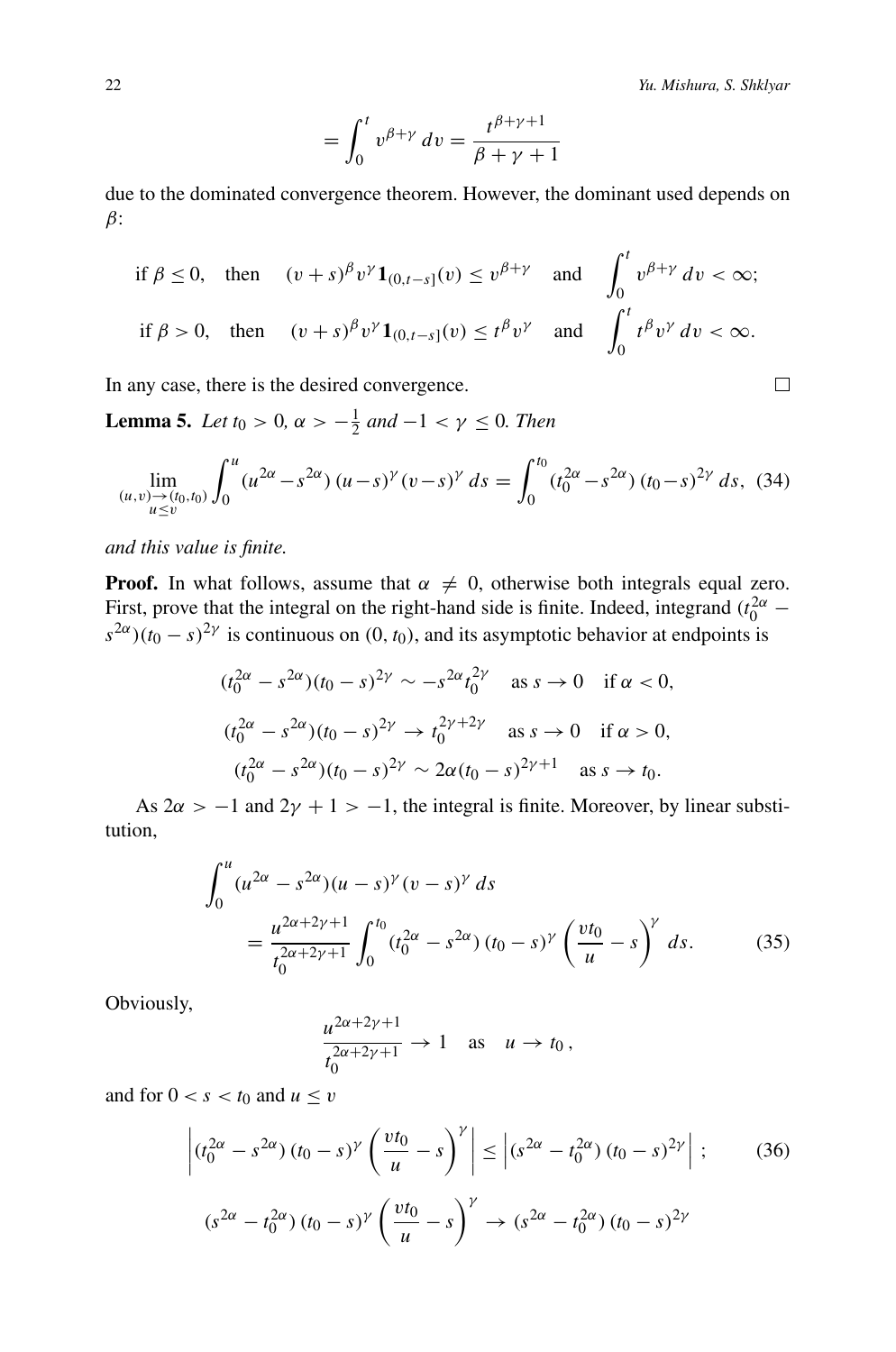as  $(u, v) \rightarrow (t_0, t_0)$ ,  $u \le v$  for all  $s \in (0, t_0)$ . By the Lebesgue dominated convergence theorem,

<span id="page-22-1"></span>
$$
\int_0^{t_0} (s^{2\alpha} - t_0^{2\alpha}) (t_0 - s)^\gamma \left(\frac{vt_0}{u} - s\right)^\gamma ds \to \int_0^{t_0} (t_0^{2\alpha} - s^{2\alpha}) (t_0 - u)^{2\gamma} ds \quad (37)
$$

as  $(u, v) \rightarrow (t_0, t_0)$ ,  $u \le v$ . The proof follows from equality [\(35\)](#page-21-1) together with [\(36\)](#page-21-2) and [\(37\)](#page-22-1).  $\Box$ 

<span id="page-22-0"></span>*Remark* [5.](#page-21-0) The condition  $\gamma \leq 0$  can be excluded from the assumptions of Lemma 5. If  $t_0 > 0$ ,  $\alpha > -\frac{1}{2}$  and  $\gamma > -1$ , then [\(34\)](#page-21-3) holds true and the limit in (34) is finite. **Lemma 6.** *If*  $0 < t_1 < t_2$ *, then* 

<span id="page-22-3"></span>
$$
\int_{t_1}^{t_2} \left( \int_u^{t_2} \left( \int_0^u (u-s)^{-1/2} (v-s)^{-1/2} ds \right) dv \right) du
$$
  
=  $t_2^2 - (t_1 + t_2) t_1^{1/2} t_2^{1/2} + t_1^2 + \frac{(t_2 - t_1)^2}{2} \ln \left( \frac{t_2^{1/2} + t_1^{1/2}}{t_2^{1/2} - t_1^{1/2}} \right).$  (38)

**Proof.** We have

$$
\int_{u=t_1}^{t_2} \int_{v=u}^{t_2} \int_{s=0}^{u} (u-s)^{-1/2} (v-s)^{-1/2} ds dv du
$$
  
= 
$$
\int_{s=0}^{t_2} \int_{u=\max(s,t_1)}^{t_2} \int_{v=u}^{t_2} (u-s)^{-1/2} (v-s)^{-1/2} dv du ds
$$
  
= 
$$
\int_{s=0}^{t_2} \int_{u=\max(s,t_1)}^{t_2} 2\left(\sqrt{\frac{t_2-s}{u-s}} - 1\right) du ds
$$
  
= 
$$
\int_{s=0}^{t_2} \left(4(t_2-s) - 4\sqrt{(t_2-s)(\max(s,t_1)-s)} - 2(t_2-\max(s,t_1))\right) ds
$$
  
= 
$$
2t_2^2 - 4 \int_0^{t_1} \sqrt{(t_2-s)(t_1-s)} ds - (t_2-t_1)(t_2+t_1)
$$
  
= 
$$
t_1^2 + t_2^2 - 4 \int_0^{t_1} \sqrt{(t_2-s)(t_1-s)} ds.
$$
 (39)

<span id="page-22-2"></span>By the linear substitution  $s = \frac{1}{2}(t_1 + t_2 - (t_2 - t_1)x)$ ,  $x \ge 1$ , the last integral can be reduced to a well-known one:

$$
\int \sqrt{(t_2 - s)(t_1 - s)} ds = -\int \sqrt{\frac{(t_2 - t_1)^2 (x^2 - 1)}{4}} \frac{t_2 - t_1}{2} dt
$$
  
=  $-\frac{(t_2 - t_1)^2}{4} \int \sqrt{x^2 - 1} dx$   
=  $-\frac{(t_2 - t_1)^2}{8} \left( x \sqrt{x^2 - 1} - \ln(x + \sqrt{x^2 - 1}) \right) + C$   
=  $-\frac{(t_2 - t_1)^2}{8} \frac{t_1 + t_2 - 2s}{t_2 - t_1} \frac{2\sqrt{(t_2 - s)(t_1 - s)}}{t_2 - t_1} + C$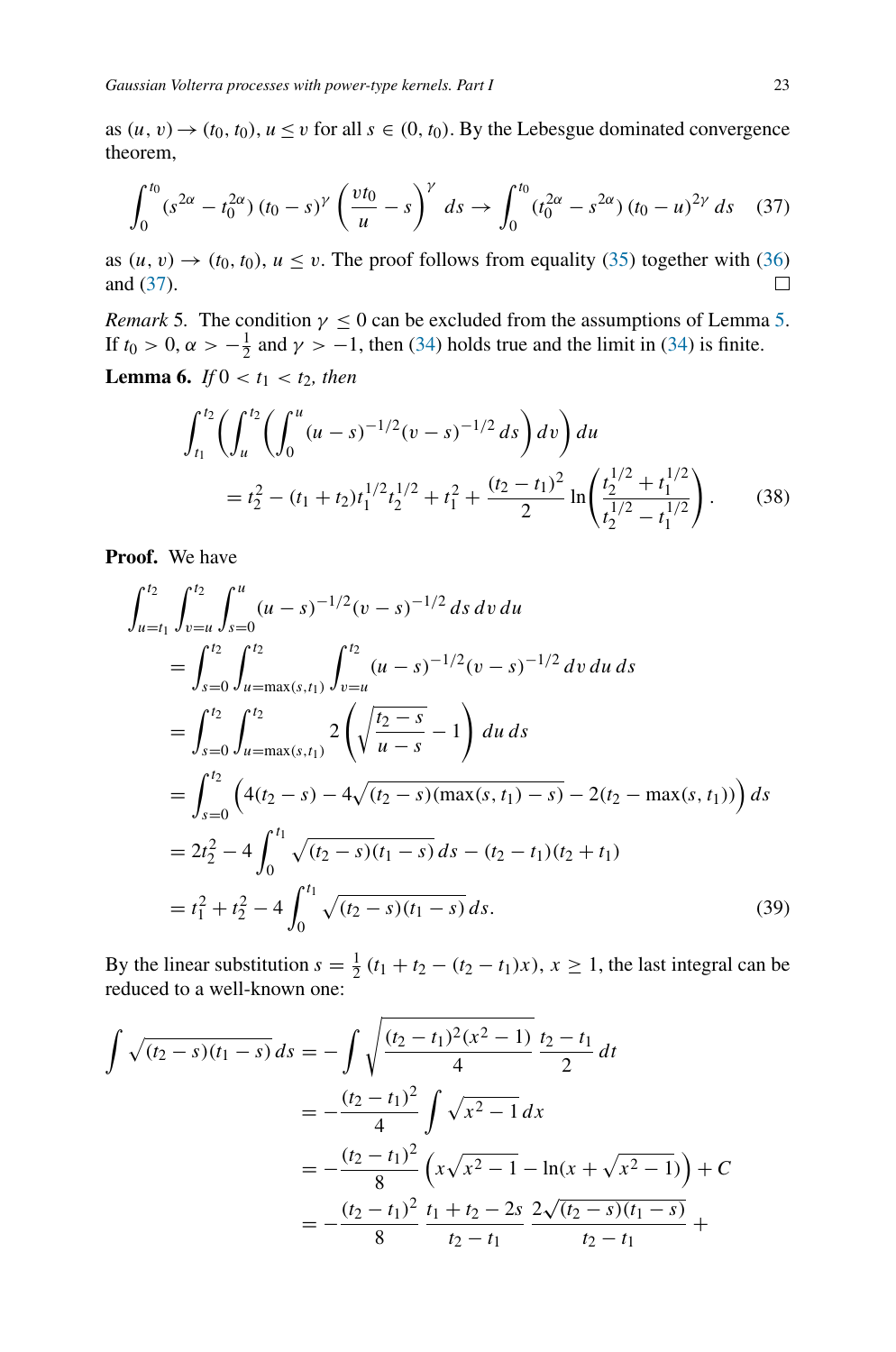$$
+\frac{(t_2-t_1)^2}{8}\ln\left(\frac{t_1+t_2-2s+2\sqrt{(t_2-s)(t_1-s)}}{t_2-t_1}\right)+C
$$
  
=
$$
-\frac{(t_1+t_2-2s)\sqrt{(t_2-s)(t_1-s)}}{4}+
$$

$$
+\frac{(t_2-t_1)^2}{8}\ln\left(\frac{\sqrt{t_2-s}+\sqrt{t_1-s}}{\sqrt{t_2-s}-\sqrt{t_1-s}}\right)+C,
$$

whence

<span id="page-23-1"></span>
$$
\int_0^{t_1} \sqrt{(t_2 - s)(t_1 - s)} ds = \frac{(t_1 + t_2)\sqrt{t_2 t_1}}{4} - \frac{(t_2 - t_1)^2}{8} \ln\left(\frac{\sqrt{t_2} + \sqrt{t_1}}{\sqrt{t_2} - \sqrt{t_1}}\right).
$$
 (40)

Equations [\(39\)](#page-22-2) and [\(40\)](#page-23-1) imply that

$$
\int_{t_1}^{t_2} \int_u^{t_2} \int_0^u (u-s)^{-1/2} (v-s)^{-1/2} ds dv du
$$
  
=  $t_1^2 + t_2^2 - (t_1 + t_2) \sqrt{t_2 t_1} + \frac{(t_2 - t_1)^2}{2} \ln \left( \frac{\sqrt{t_2} + \sqrt{t_1}}{\sqrt{t_2} - \sqrt{t_1}} \right),$ 

which agrees with  $(38)$ .

<span id="page-23-0"></span>**Lemma 7.** *Let*  $\alpha > -\frac{1}{2}$ ,  $\beta \in \mathbb{R}$  *and*  $\gamma > -\frac{1}{2}$ *. Then* 

<span id="page-23-3"></span>
$$
\lim_{\substack{(u,v)\to(t_0,t_0)\\u
$$

Proof. By a linear substitution,

$$
u^{\beta}v^{\beta}\int_0^u s^{2\alpha} (u-s)^{\gamma} (v-s)^{\gamma} ds
$$
  
= 
$$
u^{2\alpha+\beta+\gamma+1}v^{\beta+\gamma}\int_0^1 s^{2\alpha} (1-s)^{\gamma} (1-\frac{us}{v})^{\gamma} ds.
$$

Thus,

$$
\lim_{(u,v)\to(t_0,t_0)} u^{\beta}v^{\beta} \int_0^u s^{2\alpha} (u-s)^{\gamma} (v-s)^{\gamma} ds
$$
\n
$$
= \lim_{(u,v)\to(t_0,t_0)} u^{2\alpha+\beta+\gamma+1}v^{\beta+\gamma} \int_0^1 s^{2\alpha} (1-s)^{\gamma} (1-\frac{us}{v})^{\gamma} ds
$$
\n
$$
= \lim_{u\to t_0} u^{2\alpha+\beta+\gamma+1} \lim_{v\to t_0} v^{\beta+\gamma} \lim_{(u,v)\to(t_0,t_0)} \int_0^1 s^{2\alpha} (1-s)^{\gamma} (1-\frac{us}{v})^{\gamma} ds
$$
\n
$$
= t_0^{2\alpha+2\beta+2\gamma+1} \lim_{r\to 1^-} \int_0^1 s^{2\alpha} (1-s)^{\gamma} (1-rs)^{\gamma} ds
$$
\n(42)

provided that the limit on the right-hand side exists.

<span id="page-23-2"></span>
$$
\Box
$$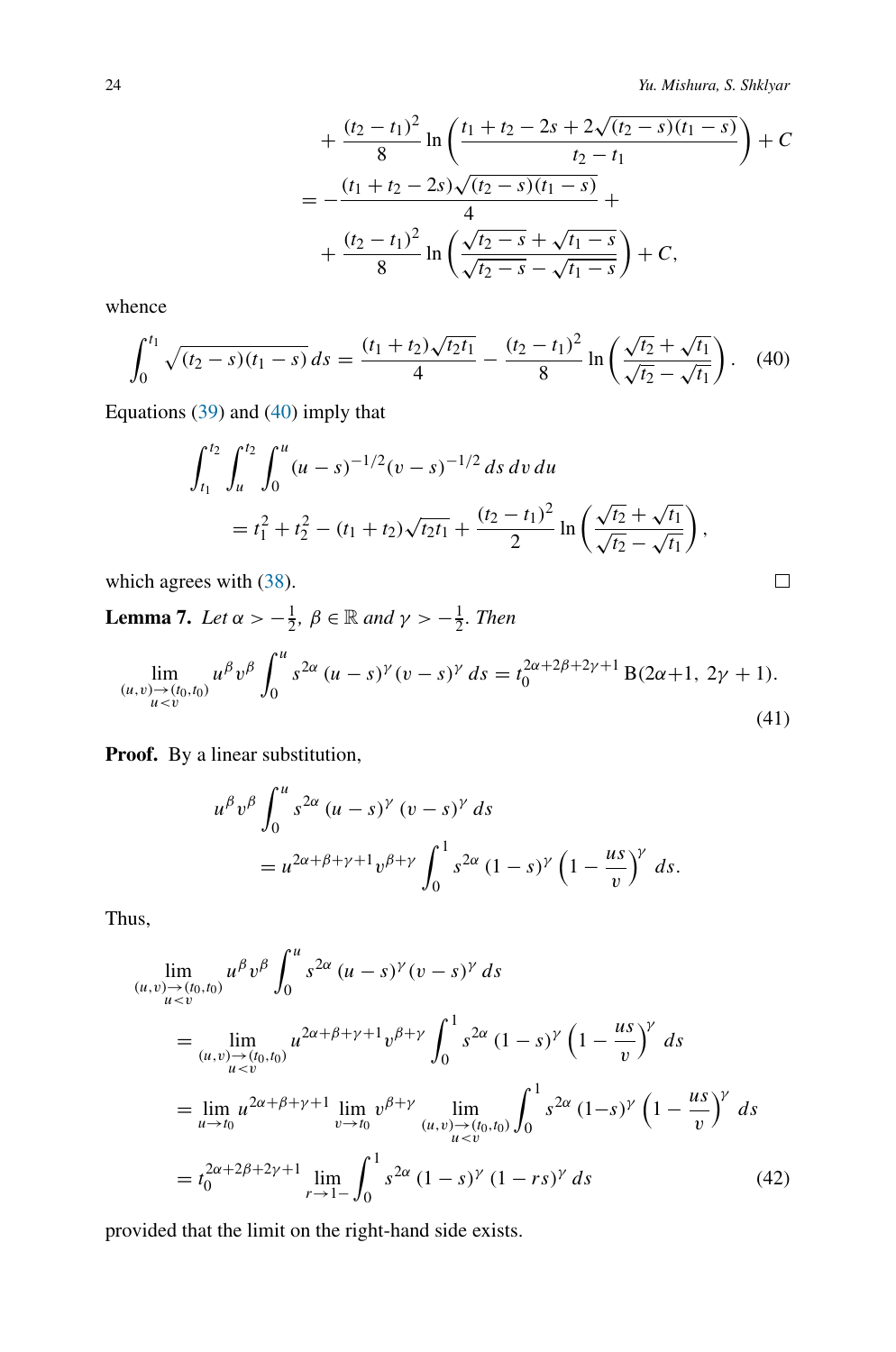If  $-\frac{1}{2} < \gamma \leq 0$ , then

$$
|s^{2\alpha}(1-s)^{\gamma}(1-rs)^{\gamma}| \leq s^{2\alpha}(1-s)^{2\gamma},
$$

for all  $r \in (0, 1)$  and  $s \in (0, 1)$ , while

$$
\int_0^1 s^{2\alpha} (1-s)^{2\gamma} ds = B(2\alpha + 1, 2\gamma + 1) < \infty.
$$

Otherwise, if  $\gamma \geq 0$ , then

$$
|s^{2\alpha}(1-s)^{\gamma}(1-rs)^{\gamma}| \leq s^{2\alpha},
$$

for all  $r \in (0, 1)$  and  $s \in (0, 1)$ , while

<span id="page-24-1"></span>
$$
\int_0^1 s^{2\alpha} = \frac{1}{2\alpha + 1} < \infty.
$$

By the Lebesgue dominated convergence theorem,

$$
\lim_{r \to 1^{-}} \int_{0}^{1} s^{2\alpha} (1 - s)^{\gamma} (1 - rs)^{\gamma} ds = \int_{0}^{1} \lim_{r \to 1^{-}} s^{2\alpha} (1 - s)^{\gamma} (1 - rs)^{\gamma} ds
$$

$$
= \int_{0}^{1} s^{2\alpha} (1 - s)^{2\gamma} ds = B(2\alpha + 1, 2\gamma + 1);
$$
(43)

thus, the limit on the right-hand side of [\(42\)](#page-23-2) exists as supposed. Equations [\(42\)](#page-23-2) and [\(43\)](#page-24-1) imply [\(41\)](#page-23-3). □

*Remark* 6*.* In Lemma [7,](#page-23-0) the constraint  $u < v$  can be relaxed as  $u \le v$ . If  $\alpha > -\frac{1}{2}$ ,  $\beta \in \mathbb{R}$  and  $\gamma > -\frac{1}{2}$ , then

$$
\lim_{\substack{(u,v)\to(t_0,t_0)\\u\leq v}} u^{\beta}v^{\beta}\int_0^u s^{2\alpha} (u-s)^{\gamma}(v-s)^{\gamma} ds = t_0^{2\alpha+2\beta+2\gamma+1} B(2\alpha+1, 2\gamma+1).
$$

The generalization follows from the equality

$$
u^{2\beta} \int_0^u s^{2\alpha} (u-s)^{2\gamma} ds = u^{2\alpha+2\beta+2\gamma+1} B(2\alpha+1, 2\gamma+1).
$$

## *A.2 The process X is not deterministic*

Let  $X$  be a process defined by [\(4\)](#page-2-1). According to [\(9\)](#page-5-1), the increments of process  $X$  are nondegenerate in the sense that they have nonzero variances. Moreover, similarly to representation [\(8\)](#page-5-3), for  $0 < t_1 < t_2$ ,

<span id="page-24-0"></span>
$$
\text{var}[X_{t_2} \mid X_{t_1}] \geq \text{var}[X_{t_2} \mid \mathcal{F}_{t_1}] = \int_{t_1}^{t_2} \left( s^\alpha \int_s^t u^\beta (u-s)^\gamma \, du \right)^2 \, ds > 0,\tag{44}
$$